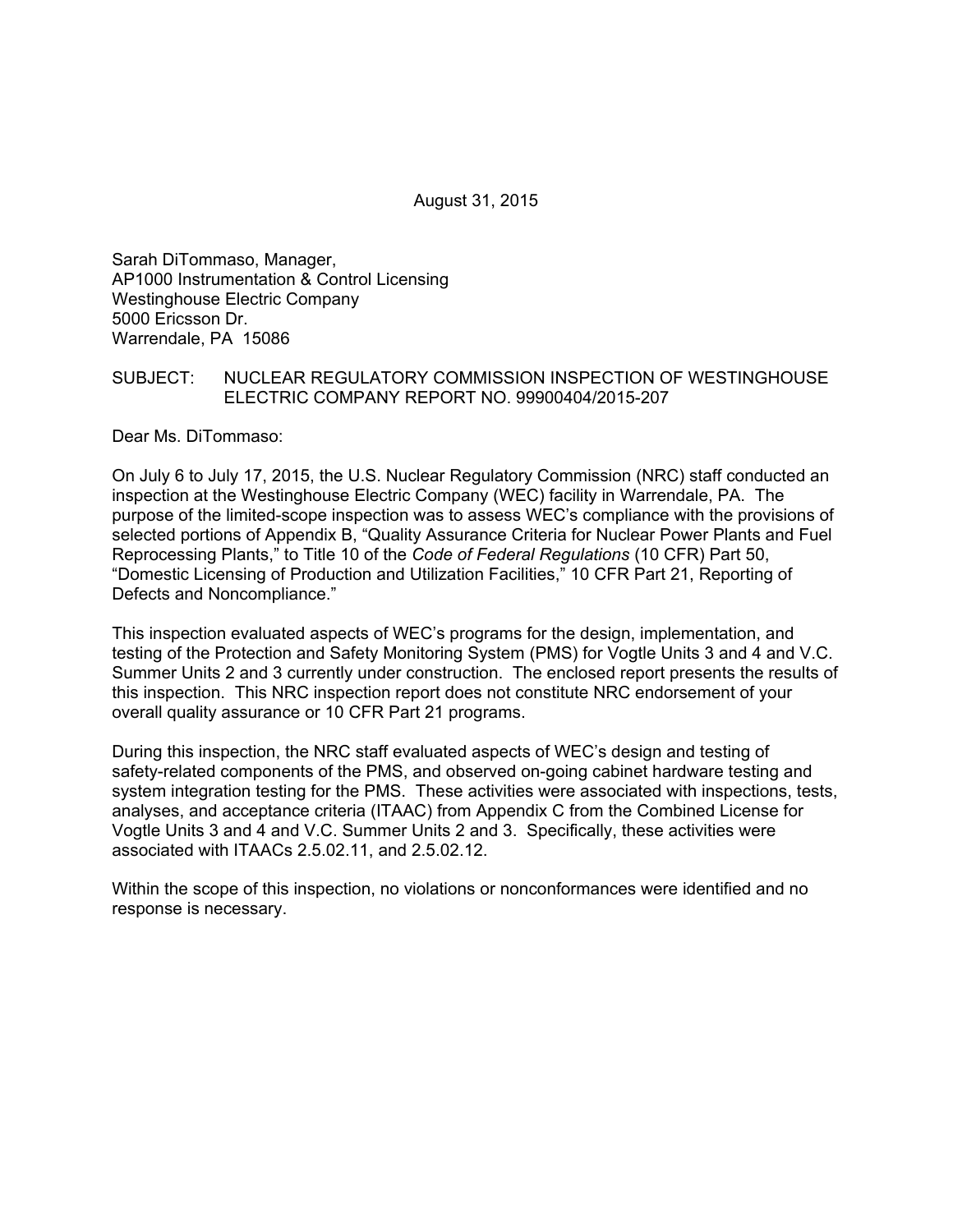#### S. DiTommaso  $-2$  -

In accordance with 10 CFR 2.390, "Public Inspections, Exemptions, Requests for Withholding," of the NRC's Rules of Practice, a copy of this letter, its enclosures, and your response (if applicable) will be made available electronically for public inspection in the NRC Public Document Room or from the NRC's document system, Agencywide Documents Access and Management System, which is accessible from the NRC Web site at http://www.nrc.gov/readingrm/adams.html. To the extent possible, your response should not include any personal privacy, proprietary, or safeguards information so that it can be made available to the public without redaction. If personal privacy or proprietary information is necessary to provide an acceptable response, then please provide a bracketed copy of your response that identifies the information that should be protected and a redacted copy of your response that deletes such information. If you request that such material is withheld from public disclosure, you must specifically identify the portions of your response that you seek to have withheld and provide in detail the bases for your claim (e.g., explain why the disclosure of information will create an unwarranted invasion of personal privacy or provide the information required by 10 CFR 2.390(b) to support a request for withholding confidential commercial or financial information). If safeguards information is necessary to provide an acceptable response, please provide the level of protection described in 10 CFR 73.21, "Protection of Safeguards Information: Performance Requirements."

Sincerely,

#### */RA/*

Richard A. Rasmussen, Chief Electrical Vendor Inspection Branch Division of Construction Inspection and Operational Programs Office of New Reactors

Docket No.: 99900404

Enclosure: Inspection Report No. 99900404/2015-207 and Attachment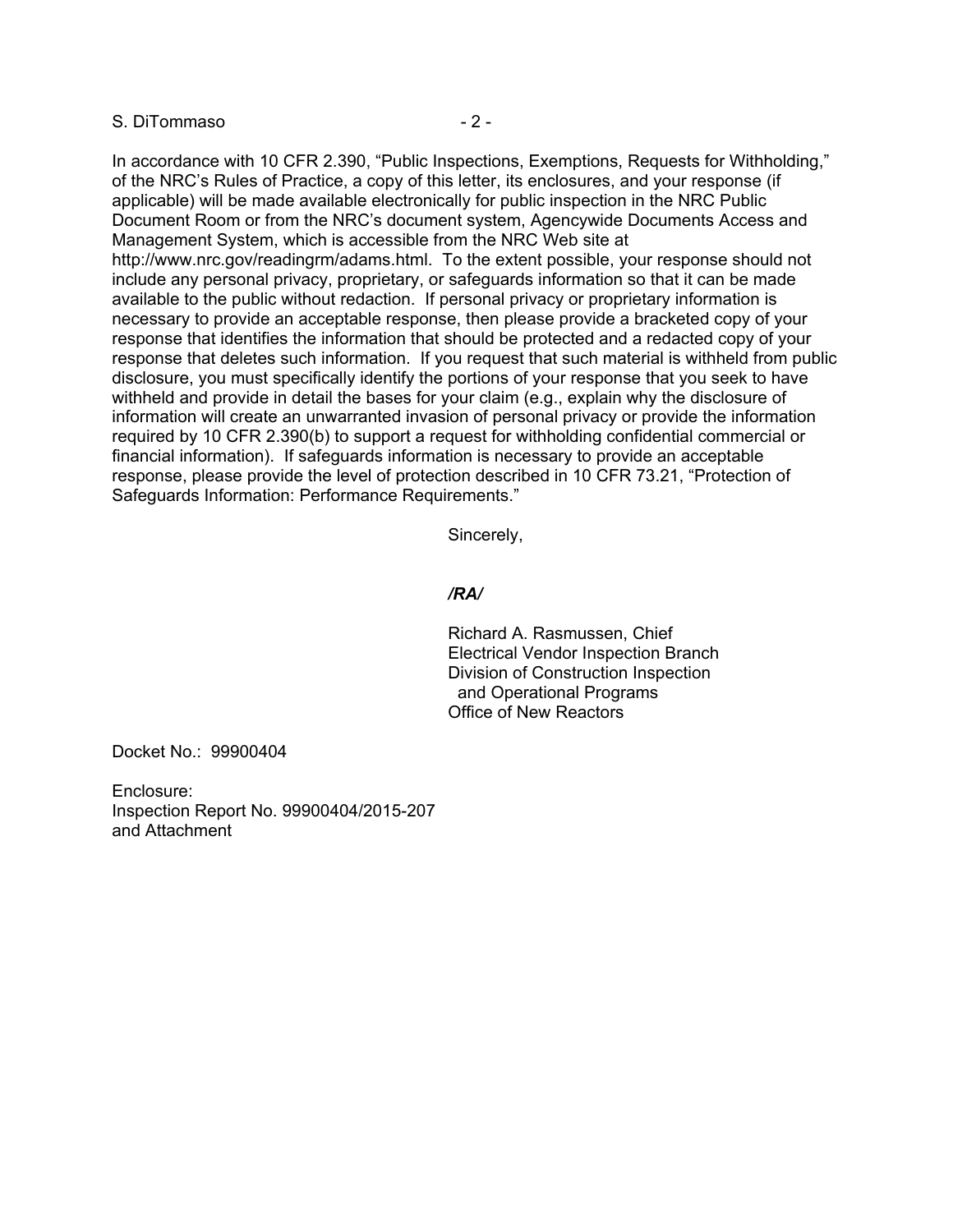In accordance with 10 CFR 2.390, "Public Inspections, Exemptions, Requests for Withholding," of the NRC's Rules of Practice, a copy of this letter, its enclosures, and your response (if applicable) will be made available electronically for public inspection in the NRC Public Document Room or from the NRC's document system, Agencywide Documents Access and Management System, which is accessible from the NRC Web site at http://www.nrc.gov/readingrm/adams.html. To the extent possible, your response should not include any personal privacy, proprietary, or safeguards information so that it can be made available to the public without redaction. If personal privacy or proprietary information is necessary to provide an acceptable response, then please provide a bracketed copy of your response that identifies the information that should be protected and a redacted copy of your response that deletes such information. If you request that such material is withheld from public disclosure, you must specifically identify the portions of your response that you seek to have withheld and provide in detail the bases for your claim (e.g., explain why the disclosure of information will create an unwarranted invasion of personal privacy or provide the information required by 10 CFR 2.390(b) to support a request for withholding confidential commercial or financial information). If safeguards information is necessary to provide an acceptable response, please provide the level of protection described in 10 CFR 73.21, "Protection of Safeguards Information: Performance Requirements."

Sincerely,

### */RA/*

Richard A. Rasmussen, Chief Electrical Vendor Inspection Branch Division of Construction Inspection and Operational Programs Office of New Reactors

Docket No.: 99900404

Enclosure: Inspection Report No. 99900404/2015-207 and Attachment

DISTRIBUTION: ASakadales ERoach KKavanagh AP1000 Distribution NRO\_DCIP\_Distribution ditomms@westinghouse.com

| <b>ADAMS Accession No.: ML15231A229</b> |               | *via email    |               | <b>NRO-002</b>   |               |
|-----------------------------------------|---------------|---------------|---------------|------------------|---------------|
| <b>OFC</b>                              | NRO/DCIP/EVIB | NRO/DCIP/CIPB | NRO/DE/ICE1   | RII              | NRO/DCIP/EVIB |
| <b>NAME</b>                             | GGalletti     | TFredette     | WMorton*      | RMathisIII*/HJe* | PNatividad*   |
| <b>DATE</b>                             | 08/25/15      | 08/25/15      | 08/24/15      | 08/20/15         | 08/20/15      |
| <b>OFC</b>                              | NRO/DCIP/EVIB | RII           | NRO/DCIP/QVIB | NRO/DCIP/IGCB    | NRO/DCIP/EVIB |
| <b>NAME</b>                             | <b>SSmith</b> | LCastelli*    | AThomas*      | <b>BAnderson</b> | RRasmussen    |
| <b>DATE</b>                             | 08/27/15      | 08/25/15      | 08/20/15      | 08/26/15         | 08/31/15      |

**OFFICIAL RECORD COPY**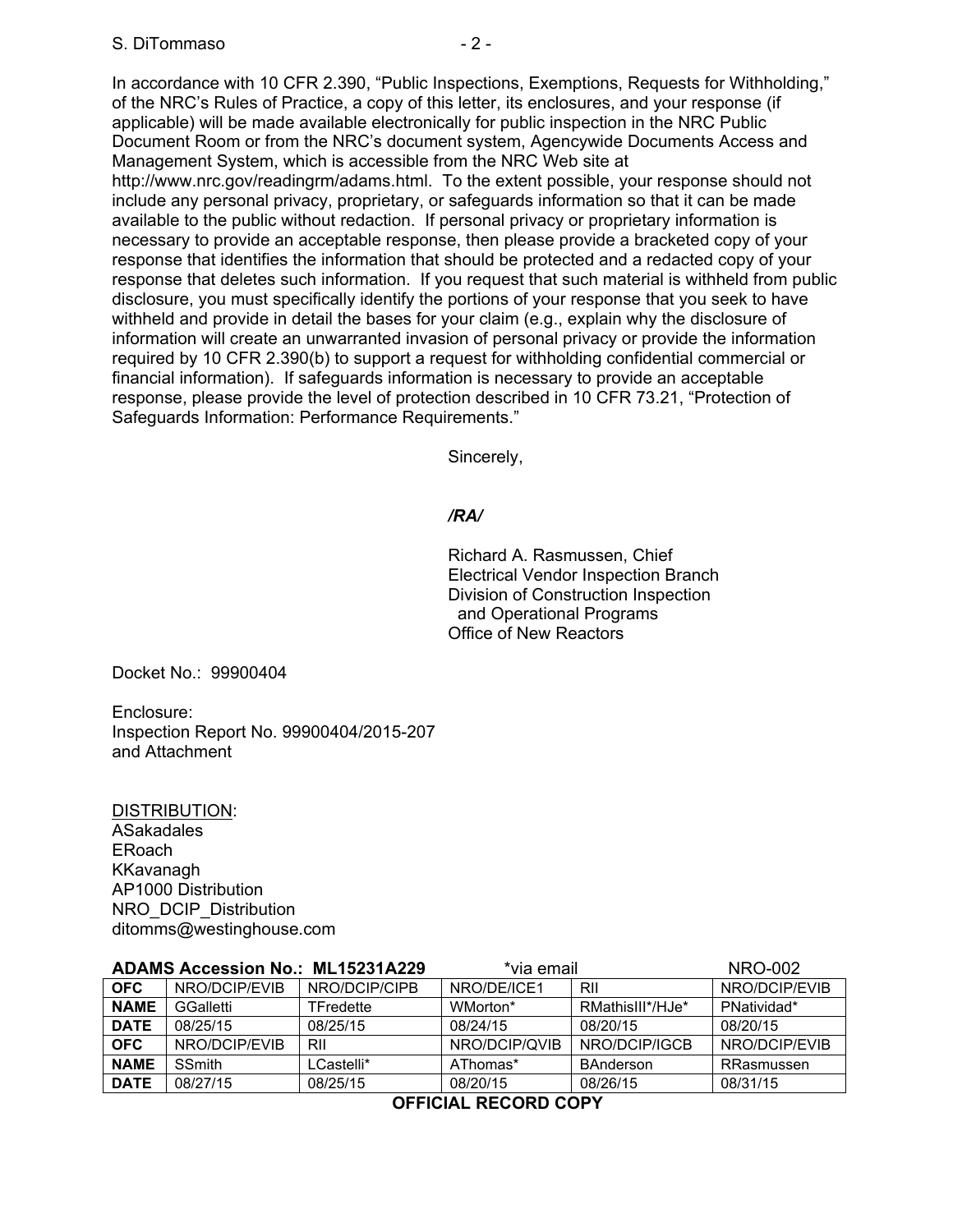#### **U.S. NUCLEAR REGULATORY COMMISSION OFFICE OF NEW REACTORS DIVISION OF CONSTRUCTION INSPECTION AND OPERATIONAL PROGRAMS VENDOR INSPECTION REPORT**

| Docket No.:                       | 99900404                                                                                                                                                                                                                                                                                                                                                                                                            |                                                                                                                                    |  |
|-----------------------------------|---------------------------------------------------------------------------------------------------------------------------------------------------------------------------------------------------------------------------------------------------------------------------------------------------------------------------------------------------------------------------------------------------------------------|------------------------------------------------------------------------------------------------------------------------------------|--|
| Report No.:                       | 99900404/2015-207                                                                                                                                                                                                                                                                                                                                                                                                   |                                                                                                                                    |  |
| Vendor:                           | <b>Westinghouse Electric Company</b><br>5000 Ericsson Dr.<br>Warrendale, PA 15086                                                                                                                                                                                                                                                                                                                                   |                                                                                                                                    |  |
| Vendor Contact:                   | Sarah DiTommaso, Manager<br>AP1000 Instrumentation & Control Licensing<br><b>Westinghouse Electric Company</b><br>5000 Ericsson Dr.<br>Warrendale, PA 15086<br>Email: ditomms@westinghouse.com                                                                                                                                                                                                                      |                                                                                                                                    |  |
| <b>Nuclear Industry Activity:</b> | Westinghouse Electric Company, LLC, located at 5000 Ericsson<br>Drive, Suite 517, Warrendale, PA 15086, whose scope of supply<br>includes but not limited to safety-related design, fabrication,<br>testing, and delivery of the Protection and Safety Monitoring<br>System and the non-safety Diverse Actuation System instruments<br>and controls products to the current US AP1000 plants under<br>construction. |                                                                                                                                    |  |
| <b>Inspection Dates:</b>          | July 6 - 17, 2015                                                                                                                                                                                                                                                                                                                                                                                                   |                                                                                                                                    |  |
| <b>Inspection Team Leader:</b>    | Greg Galletti, NRO/DCIP/EVIB                                                                                                                                                                                                                                                                                                                                                                                        |                                                                                                                                    |  |
| Inspectors:                       | Lisa Castelli<br><b>Robert Mathis</b><br>Hyung Je<br><b>Philip Natividad</b><br><b>Stacy Smith</b><br><b>Wendell Morton</b><br>Thomas Fredette<br><b>Ashley Thomas</b>                                                                                                                                                                                                                                              | R-II/DCI/CIB1<br>R-II/DCI/CIB1<br>R-II/DCI/CIB1<br>NRO/DCIP/EVIB<br>NRO/DCIP/EVIB<br>NRO/DE/ICE1<br>NRO/DCIP/CIPB<br>NRO/DCIP/QVIB |  |
| Approved by:                      | Richard A. Rasmussen, Chief<br><b>Electrical Vendor Inspection Branch</b><br>Division of Construction Inspection<br>and Operational Programs<br><b>Office of New Reactors</b>                                                                                                                                                                                                                                       |                                                                                                                                    |  |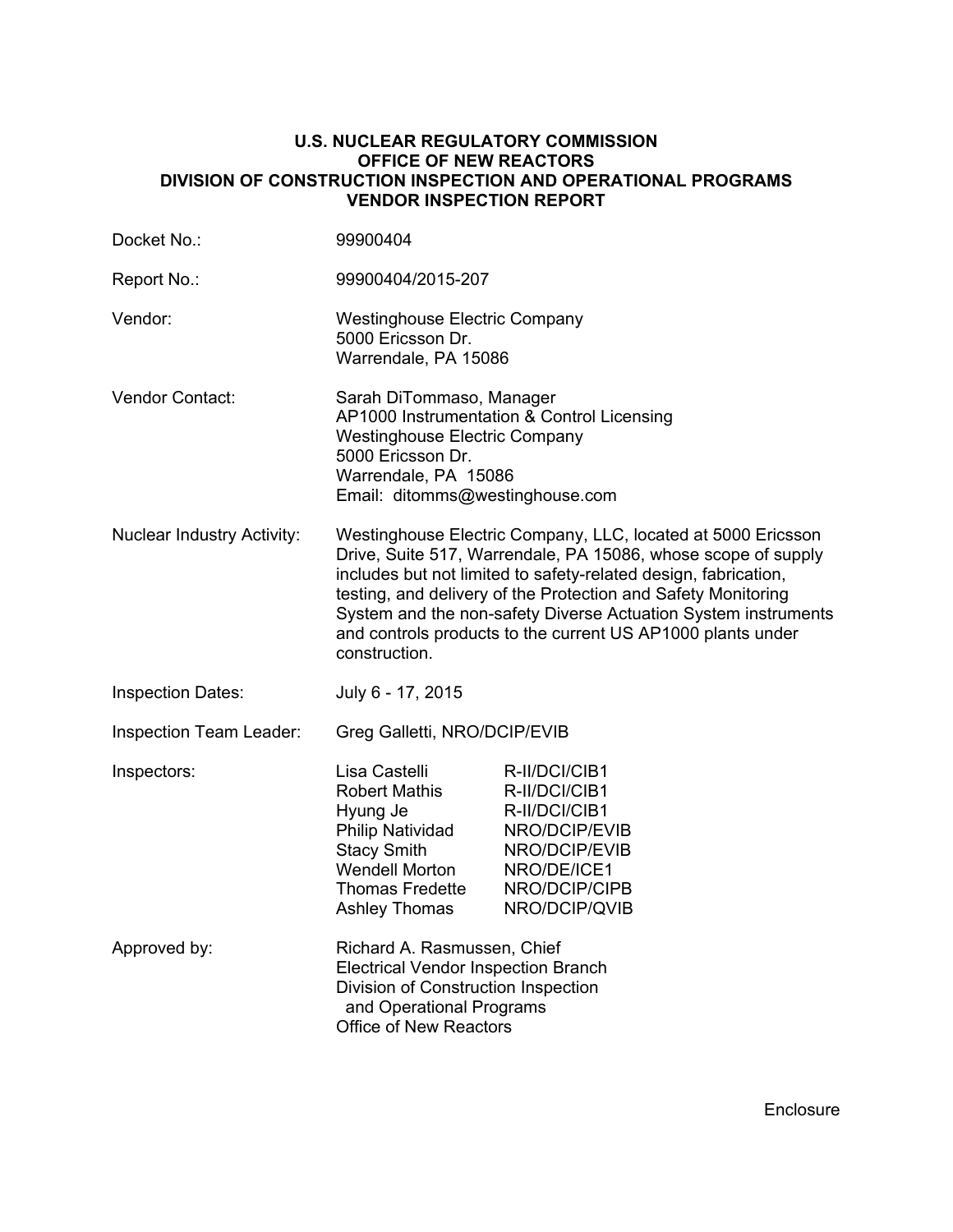# **EXECUTIVE SUMMARY**

### Westinghouse Electric Company 99900404/2015-204

The U.S. Nuclear Regulatory Commission (NRC) staff conducted this vendor inspection to verify that Westinghouse Electric Company, LLC (hereafter referred to as WEC), implemented an adequate quality assurance program that complies with the requirements of Appendix B, "Quality Assurance Criteria for Nuclear Power Plants and Fuel Reprocessing Plants," to Title 10 of the *Code of Federal Regulations* (10 CFR) Part 50, and "Domestic Licensing of Production and Utilization Facilities," 10 CFR Part 21, "Reporting of Defects and Noncompliance." The inspectors conducted this inspection at the WEC facility in Warrendale, Pennsylvania, on July 6-17, 2015.

This inspection specifically evaluated aspects of WEC's design and testing of safety-related components of the Protection and Safety Monitoring System (PMS) for new construction commercial nuclear plants in the US. This included a review of completed Generic AP1000 baseline 7.8.2 PMS software and hardware design and testing documentation as well as currently on-going Cabinet Hardware Testing for the V.C. Summer Unit 2 build. These activities are associated with ITAAC 2.5.02.11c and 2.5.02.11d as well as ITAAC 2.5.02.12.

With respect to ITAAC 2.5.02.12, which focusses on a graded approach to software design and software program management, the inspectors observed attributes and elements associated with implementation of the PMS software management plan, software configuration management plan, and software verification & validation plan. These attributes are typically observed and assessed for each inspection involving PMS design and testing activities.

The following regulations served as the bases for this NRC inspection:

- Appendix B to 10 CFR Part 50
- 10 CFR Part 21
- 10 CFR 50.55a

The inspectors used Inspection Procedure (IP) 43002, "Routine Inspections of Nuclear Vendors," dated July 15, 2013, and IP 65001.22, "Inspection of Digital Instrumentation and Control (DI&C) System/Software Design Acceptance Criteria (DAC)-Related ITAAC," dated December 19, 2011.

The information below summarizes the results of this inspection.

### PMS Software Design and Implementation (ITAAC 2.5.02.11c, 2.5.02.12)

The inspectors determined that WEC's implementation of their policy and procedures for control of the design and implementation of the PMS software satisfy the regulatory requirements set forth in Criterion III, "Design Control," of Appendix B to 10 CFR Part 50. No findings of significance were identified.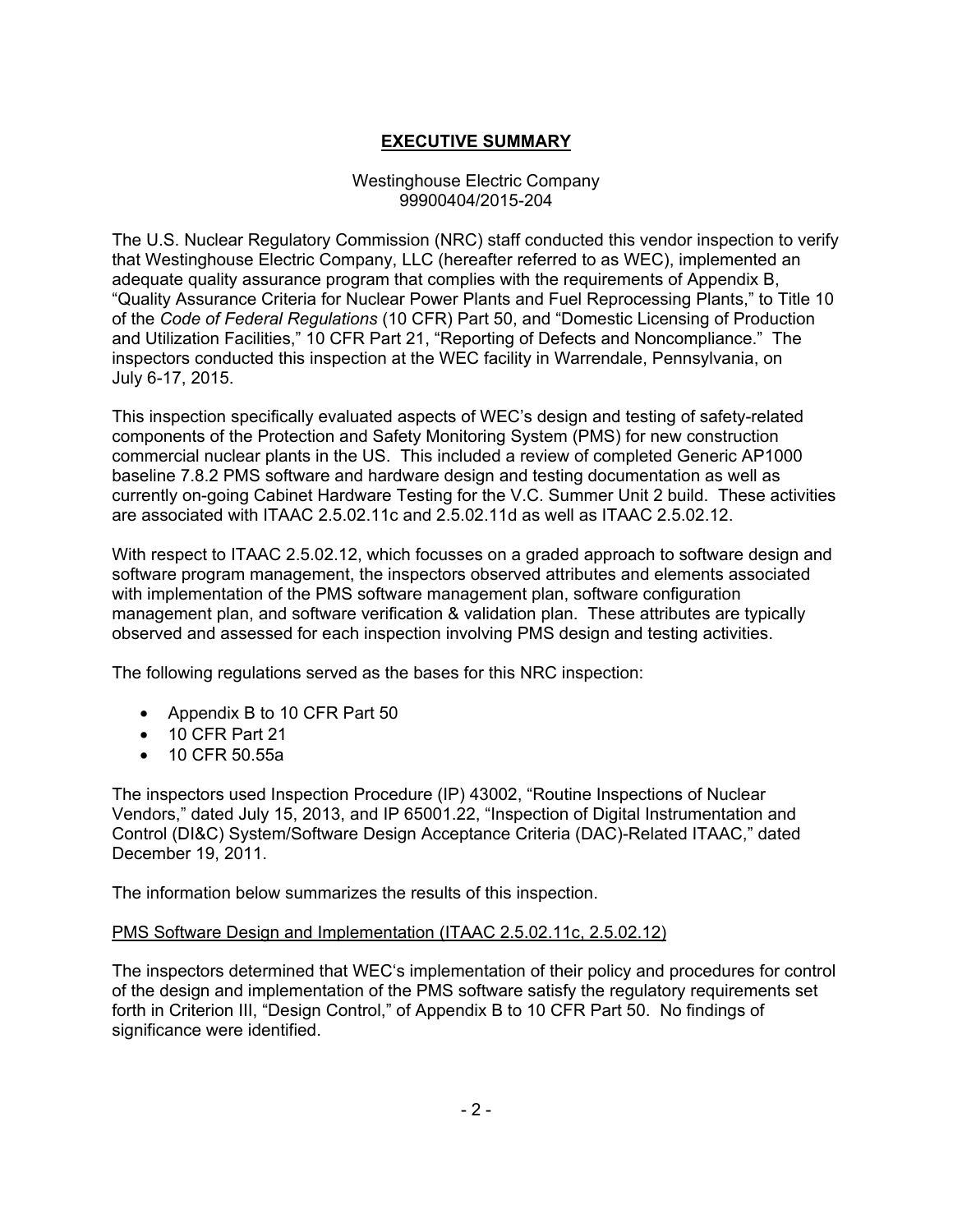# PMS Hardware Design and Implementation (ITAAC 2.5.02.11c)

The inspectors determined that WEC's implementation of their policy and procedures for control of design and implementation of the PMS hardware satisfy the regulatory requirements set forth in Criterion III, "Design Control," and Criterion VII, "Control of Purchased Material, Equipment, and Services," of Appendix B to 10 CFR Part 50. No findings of significance were identified.

### PMS Channel Hardware Testing and System Integration Testing (ITAAC2.5.02.11d, 2.5.02.12)

The inspectors determined that WEC's implementation of their policy and procedures for on-going and completed Cabinet Hardware Testing and System Integration Testing of the PMS satisfy the regulatory requirements set forth in Criterion III, "Design Control," and Criterion XI, "Test Control," of Appendix B to 10 CFR Part 50. No findings of significance were identified.

# PMS Baseline Regression Activities (ITAAC 2.5.02.11c, 2.5.02.11d, 2.5.02.12)

The inspectors determined that WEC's implementation of its policies and procedures that govern Independent Verification and Validation (IV&V) and Independent System Test regression analysis and testing activities were consistent with the requirements of Criterion III, "Design Control," and Criterion XI, "Test Control," of Appendix B to 10 CFR part 50. No findings of significance were identified.

### PMS Cyber Security Controls

The inspectors reviewed the status of cyber security controls and found that there has been no purchase order issued to WEC for the implementation of procedures or requirements associated with 10 CFR 73.54, "Protection of digital computer and communication systems and networks." No findings of significance were identified.

### PMS Corrective Action Program Implementation Review (ITAAC 2.5.02.11.c, 2.5.02.12)

The inspectors determined that WEC had adequately accounted for and addressed Reusable Software Element Descriptions throughout the PMS development process. Issues associated with Reusable Software Element Descriptions were captured, tracked, and adequately resolved through the Replacement and Automation Services Issue Tracking System (RITS) process. The inspectors also reviewed the status of the implementation of corrective actions to address the three nonconformances issued as a result of the March 2015 NRC inspection associated with ITAACs 2.5.02.03 and 2.5.02.07. Based on the sample reviewed the inspectors determined that WEC was adequately implementing processes and procedures associated with the corrective action program consistent with the requirements of Criterion XVI, "Corrective Action," of Appendix B to 10 CFR Part 50.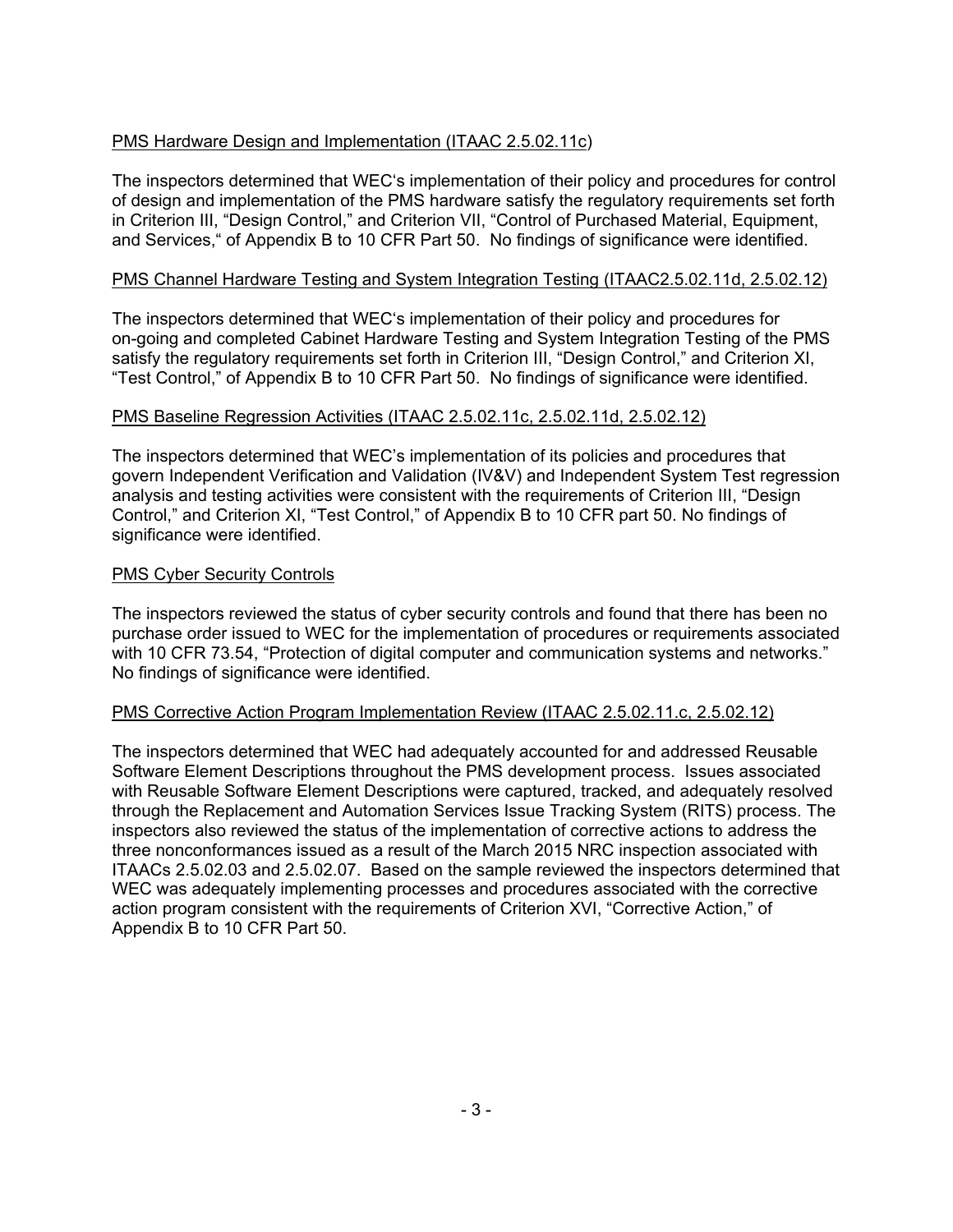PMS Design Phase Software Management, Configuration Management and Verification & Validation Processes (ITAAC, 2.5.02.12)

The inspectors determined that WEC's implementation of its policies and procedures that govern the PMS software design phase lifecycle activities were consistent with the requirements of Criterion III, "Design Control," of Appendix B to 10 CFR Part 50. PMS development was adequately controlled through processes for Configuration Management, V&V, quality assurance and software safety in accordance with WEC's management plan. No findings of significance were identified.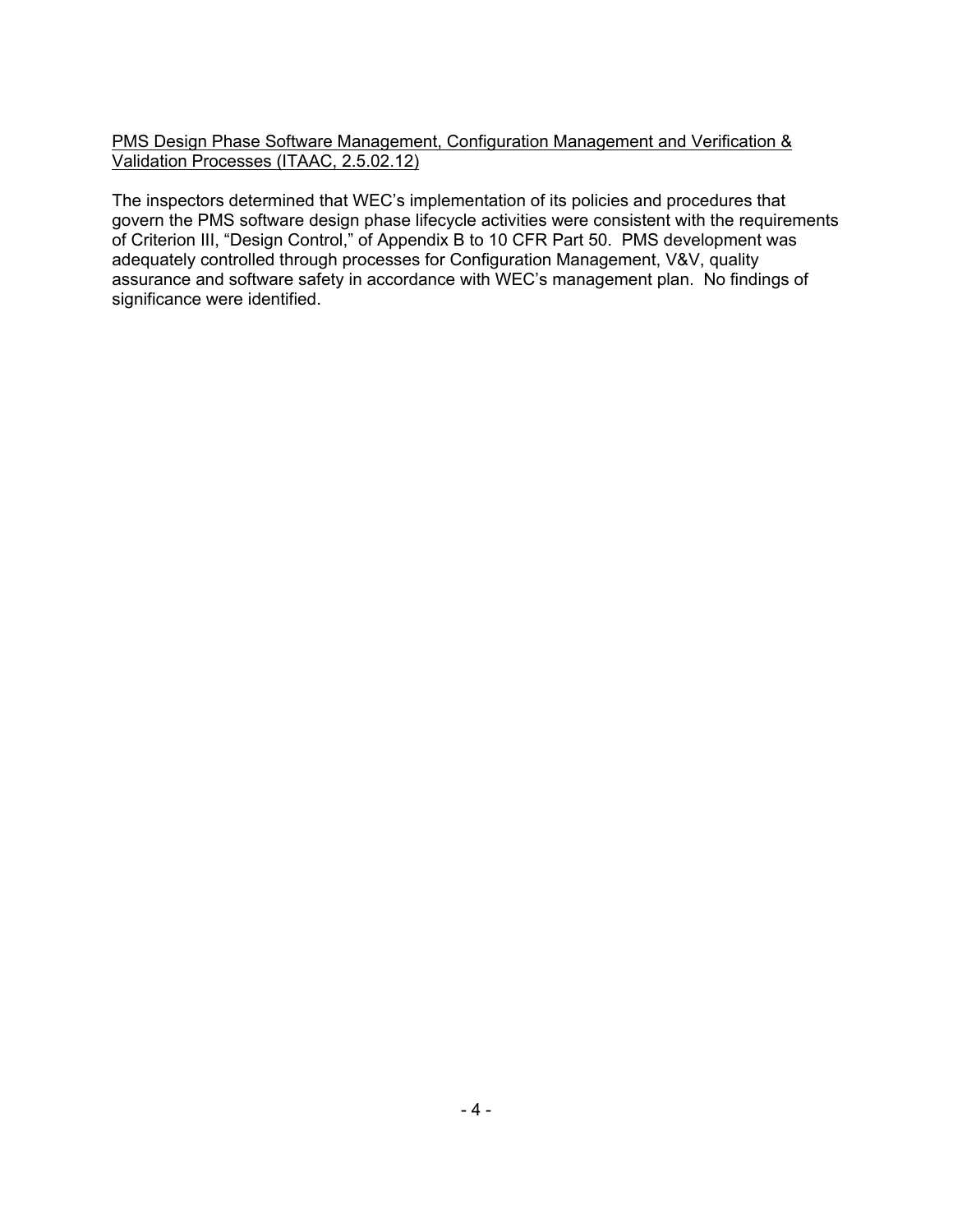# **REPORT DETAILS**

### 1. PMS Software Design and Implementation (ITAAC 2.5.02.11c)

#### a. Inspection Scope

The inspectors interviewed Westinghouse (WEC) software design personnel and reviewed Protection Safety and Monitoring System (PMS) requirements to verify that the design and implementation processes were executed in accordance with the licensing basis. The inspectors assessed the WEC design processes for the PMS software through detailed requirements tracing of selected Reactor Trip and Engineered Safety Feature Actuation System functions. This requirements tracing (traceability) begins with identification of the highest level plant requirements and maps (or traces) the decomposition of those requirements through the various stages of system and subsystem requirements development, and ultimately to the implementation of functional and software requirements in the PMS design. The inspectors evaluated the traceability of the selected design elements from the functional and software requirements to the software design descriptions mapped to the PMS Bistable Processor Logic and the Local Coincidence Logic subsystems. Additional samples included further traceability from the Local Coincidence Logic subsystem mapped to the Integrated Logic Processor software coding.

Based on a previous risk assessment conducted during the PMS System Definition (Requirements) phase, the inspectors selected functions associated with Overpower Delta Temperature reactor trip and the In-Containment Refueling Water Storage Tank actuation signals. The inspectors verified a sample of design elements associated with the functions listed below, including requirements traceability through the functional logic, a selection of applicable reusable software elements<sup>1</sup>, functional logic mapping to software functional modules, and functional module replication within the Software Design Description.

Overpower Delta T Reactor Trip software design elements reviewed:

- Core Thermal Power and Temperature Differential
- Second Order Lead/Lag Compensation
- TCold Redundant Signal Algorithm
- TCold Redundant Signal Algorithm Inputs
- Bistable Comparator

 $\overline{\phantom{a}}$ 

• Two-Out-of-Four Logic Coincidence Logic

 $1$  Reusable common software elements can be created for the Advant® AC 160 product line in the form of Type Circuits and Custom PC Elements. A Type Circuit is a prearranged group of the smaller pre-existing commercially available software units (PC Elements) into a larger, more complex software entity. Type Circuits are not compiled code, but more like macro definitions that can be saved individually and reused throughout one or more projects. Custom PC Elements are compiled from source code and added to the library of standard PC elements available for programming. Common software elements that are Type Circuits or general purpose Custom PC Elements (new PC elements intended for common use in many different safety systems) are documented with a composite document referred to as a Reusable Software Element Document (RSED).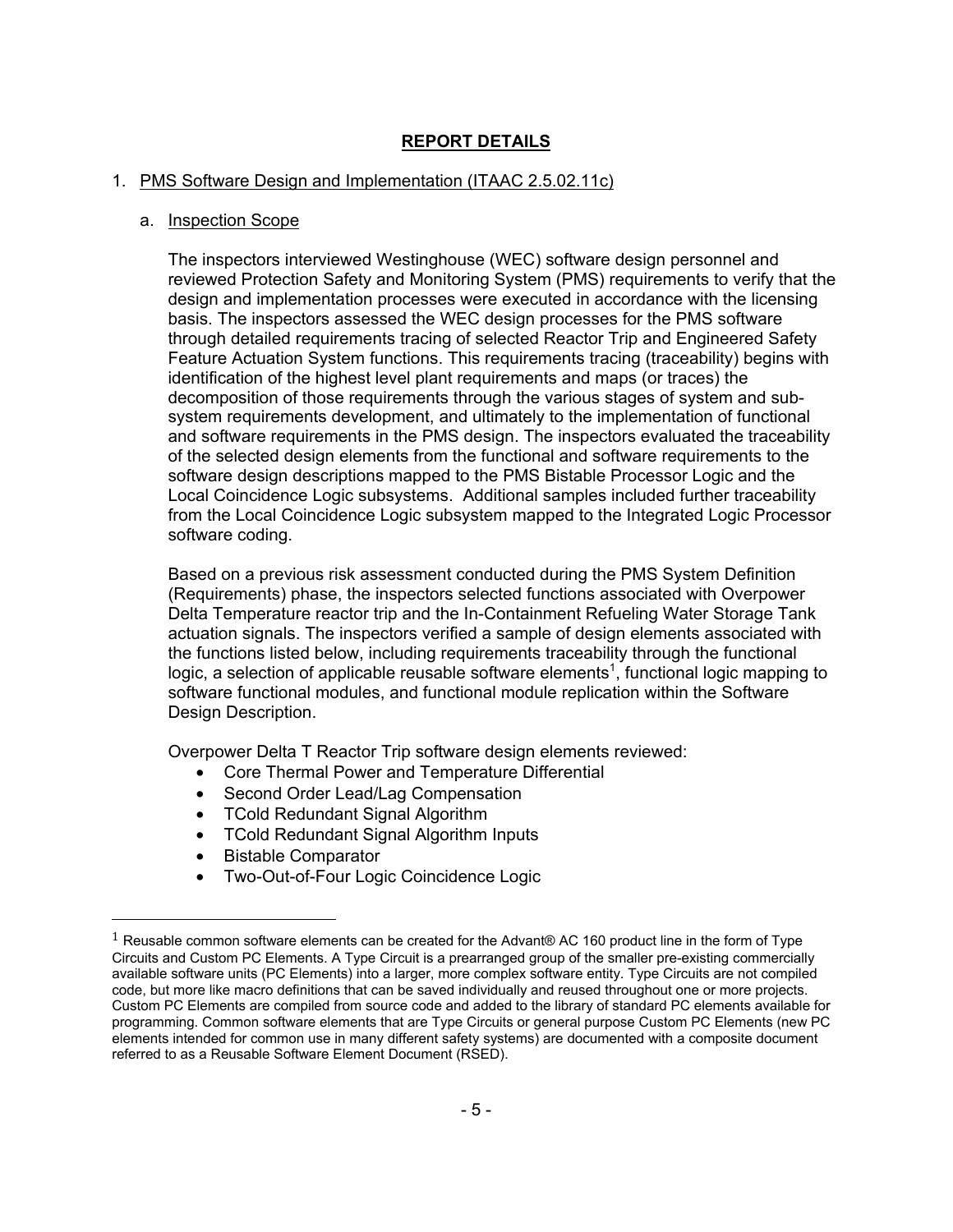In-Containment Refueling Water Storage Tank actuation software design elements reviewed:

- Bistable Comparator
- Bistable Processing Reusable Software Element
- ESF Two-Out-of-Four Type Circuit
- Component Interface Module-Command Type Circuit

Additionally, the inspectors reviewed the WEC software hazards analyses developed for the PMS design and implementation software life cycle phase activities. The inspectors determined that the software hazards analysis had been performed using the WEC methodology and work instructions, and adequately captured and identified potential hazards from the design and implementation activities that could impact the analysis performed during the PMS system definition phase. The inspectors verified that selected design statements associated with the Bistable Processor Logic were adequately documented and tabulated in the appropriate software hazards analysis output matrix.

### b. Observations and Findings

No findings of significance were identified.

c. Conclusion

The inspectors determined that the PMS software design and implementation activities had been adequately performed. Traceability from higher level system and functional requirements through software detailed design and coding was verifiable. Software hazards emanating from design and implementation phase activities were identified, documented and addressed. The inspectors determined that WEC's implementation of its policies and procedures that govern PMS software design activities were consistent with the requirements of Criterion III, "Design Control," of Appendix B to 10 CFR part 50. No findings of significance were identified.

### 2. PMS Hardware Design and Implementation (ITAAC 2.5.02.11c)

a. Inspection Scope

The inspectors reviewed a sample of hardware requirements and verified through hardware requirements tracing, that the vendor had adequately captured and implemented system design requirements into hardware specifications and detailed design drawings. Specific hardware requirements evaluated included:

- APP-SyRS-41315 [The I&C System shall monitor temperature in PMS cabinets]
- APP-SyRS-41313 [The I&C System shall have smoke detectors in PMS cabinets]
- APP-SyRS-38908 [The I&C System PMS shall de-energize the reactor trip breaker under voltage trip attachments on divisional loss of power]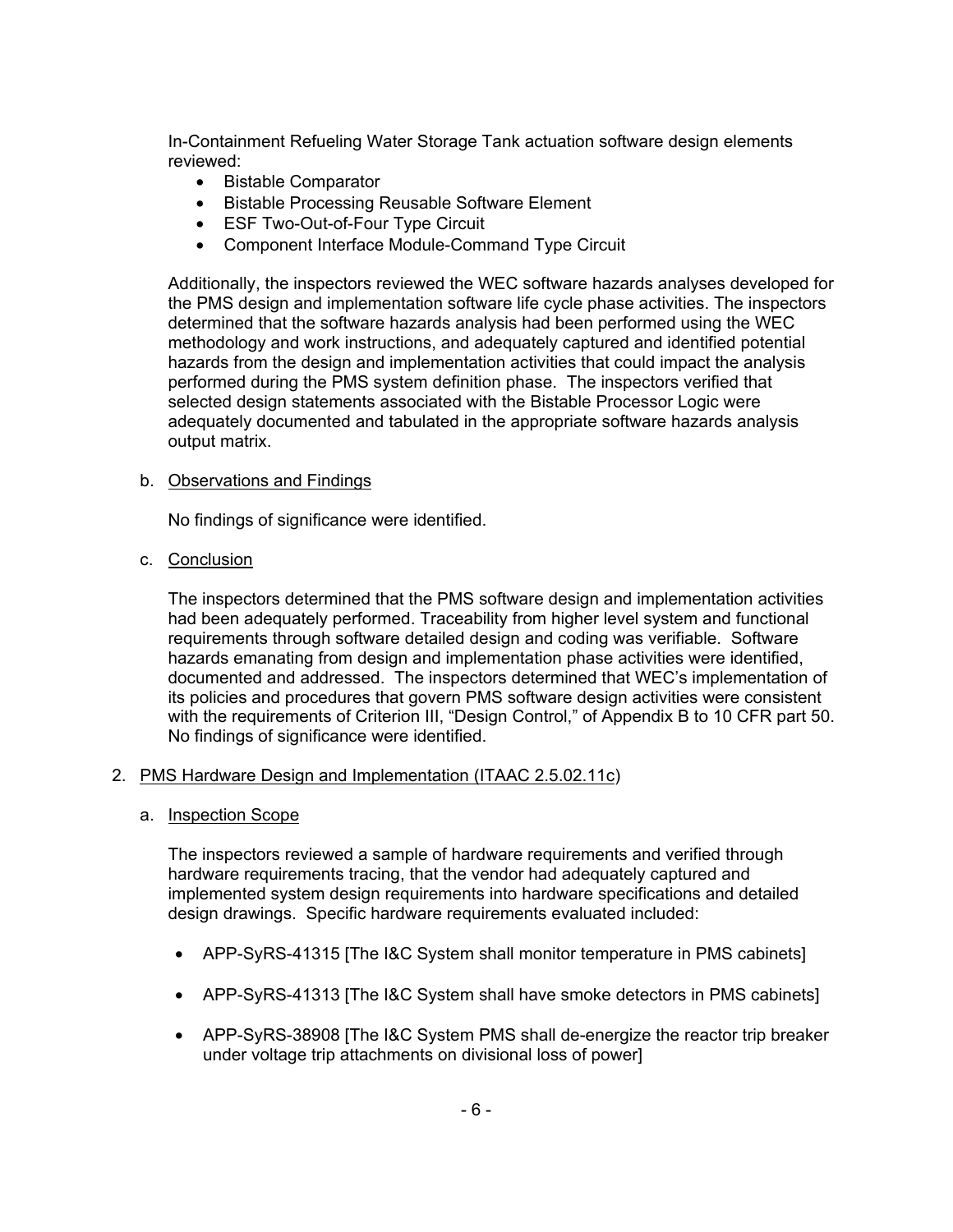• APP-SyRS-39008 [The I&C System shall implement a PMS that de-energizes the Nuclear Instrumentation System source range high voltage power supply when sufficient overlap with IR has been established and prior to exceeding the source range detector upper limit]

For each hardware requirement, the inspectors verified that the requirement was captured in the relevant system design specification, sub-system design specification, Software Design Description, detailed design drawings, as well as Appendix K of the AP1000 Requirements Traceability Matrix which specified all hardware requirements fulfilled through hardware implementation.

The inspectors reviewed WNA-DS-01070-GEN Table 2.4-1, "AC160 Hardware Related Restrictions," which identified the generic restrictions that shall be applied to all projects, as applicable, and provides a means for projects to specify where these restrictions are implemented. The generic restrictions in the document are requirements for application software, hardware configuration, analysis testing, and administrative routines. Restriction basis, reference, and additional guidance are captured for each restriction. The inspectors sampled the hardware processor module restrictions and confirmed none of the sampled modules (AC410, DP640, and AI636) listed as not allowable for Common Q applications were incorporated into the bill of materials for the PMS build.

The inspectors also discussed the restrictions on various material and torqueing requirements for fasteners used in certain PMS applications based on equipment qualification requirements in accordance with WCAP-16166-P, "Equipment Qualification Report," and various supplements. The Team confirmed by a review of drawings and shop work records, that such requirements are conveyed to the cabinet assembler through controlled detailed design drawings, and verified through review of completed shop work orders within the quality build packages during quality receipt inspection and review activities.

### b. Observations and Findings

No findings of significance were identified.

### c. Conclusion

The inspectors determined that WEC's implementation of its policies and procedures that govern PMS hardware design activities were consistent with the requirements of Criterion III, "Design Control," and Criterion VII, "Control of Purchased Material, Equipment, and Services," of Appendix B to 10 CFR part 50. No findings of significance were identified.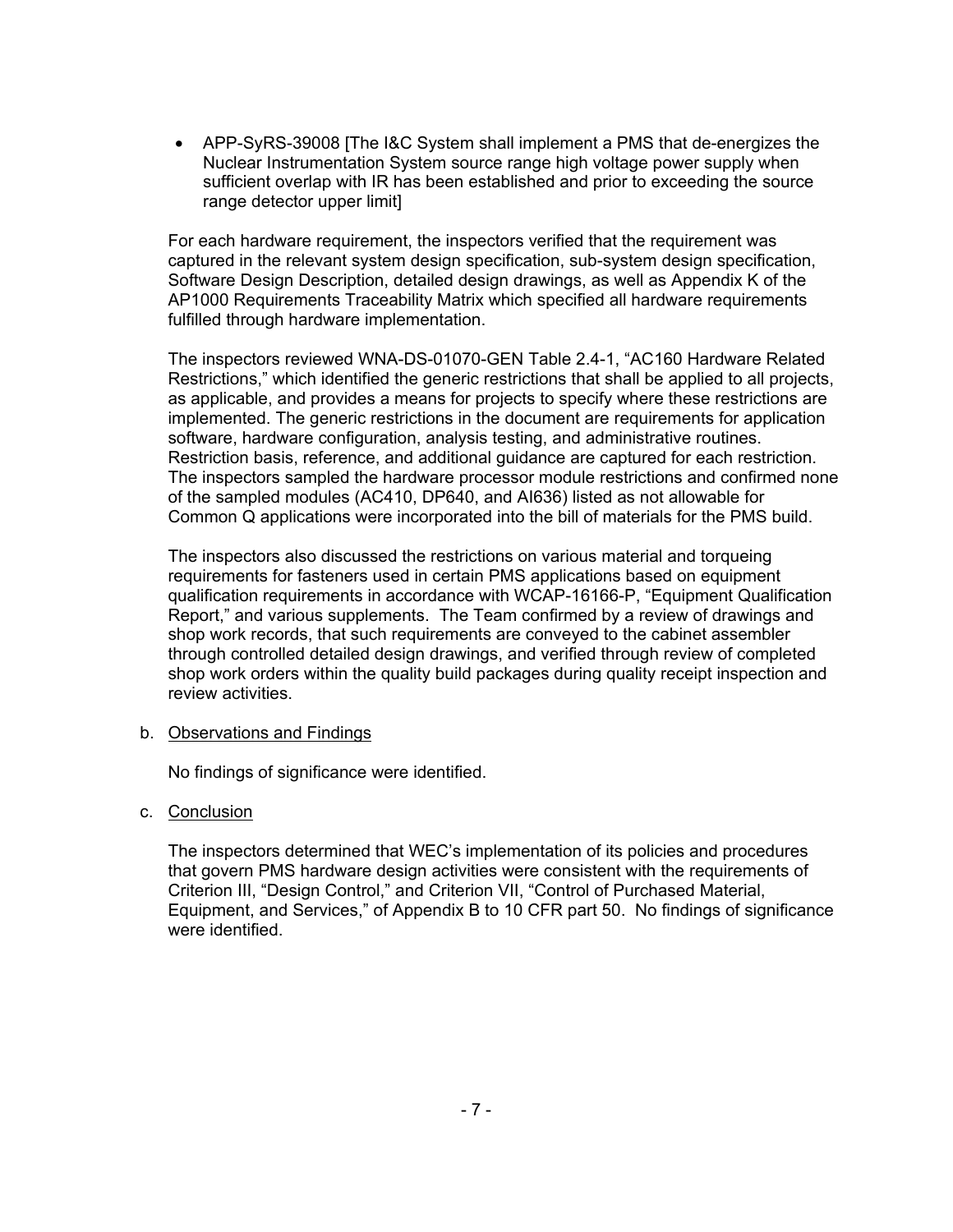# 3. PMS Baseline Regression Activities (ITAAC 2.5.02.11c, 2.5.02.11d)

### a. Scope

The inspectors assessed WEC's IV&V process for evaluating software modifications to determine whether the extent of IV&V analysis and testing resulting from software changes was adequate. Through interviews, a walk-through of the process, and a review of documentation (an IV&V software regression completed for baseline 7.4 to baseline 7.8.2), the inspectors assessed whether the IV&V regression activities were adequate. Additionally, the inspectors reviewed the major IV&V process activities that WEC re-performs during the IV&V software regression process, including: (1) identifying and evaluating change drivers, (2) functional logic tracing, (3) source code change evaluation, (4) software regression testing, (5) software hazards analysis, (6) requirements traceability analysis, and (6) interface data analysis.

The inspectors also assessed WEC's regression activities performed by the Independent System Test group in accordance with WNA-WI-00452-GEN, "Regression Testing Work Instruction," and WNA-PD-00136-Gen, "Standard Regression Analysis Strategy for Common Q Safety Systems." The Independent System Test group is responsible for performing regression testing, including Cabinet Hardware Testing, Channel Integration Testing, and System Integration Testing. The inspectors noted that the Independent System Test group receives a regression analysis change report from the design group, which identifies the changes and associated change drivers between software and hardware revisions. The inspectors also noted that the Independent System Test group assesses the Regression Analysis Change Report for the impact of the changes to previously completed test. The inspectors interviewed WEC staff to verify that the independence of the regression analysis process between the Independent System Test group and the design group was adequate and that the use of the Regression Analysis Change Report process as the sole input to the development of regression test procedures was appropriate.

Additionally, the NRC inspectors discussed with WEC personnel, the regression activities associated with Replacement and Automation Services Issue Tracking System (RITS) issue identified in the most recent AP1000 PMS Regression Analysis Change Report (WNA-AR-00363-WAPP). The inspectors verified that the actions taken by WEC to develop and execute the regression tests to address the changes incorporated as result of the RITS issues were in accordance with documented procedures.

The inspectors reviewed the V.C. Summer Unit 2 AP1000 PMS Cabinet Hardware Test Regression Test Procedure (VS2-PMS-T1P-054) to verify that the changes and change drivers listed in the AP1000 PMS Hardware Regression Analysis Change Report (WNA-AR-00379-WAPP) were adequately incorporated. The inspectors also observed on-going cabinet hardware regression testing for hardware changes from PMS baseline 7.8 hardware to PMS baseline 8 hardware on V.C Summer Unit 2.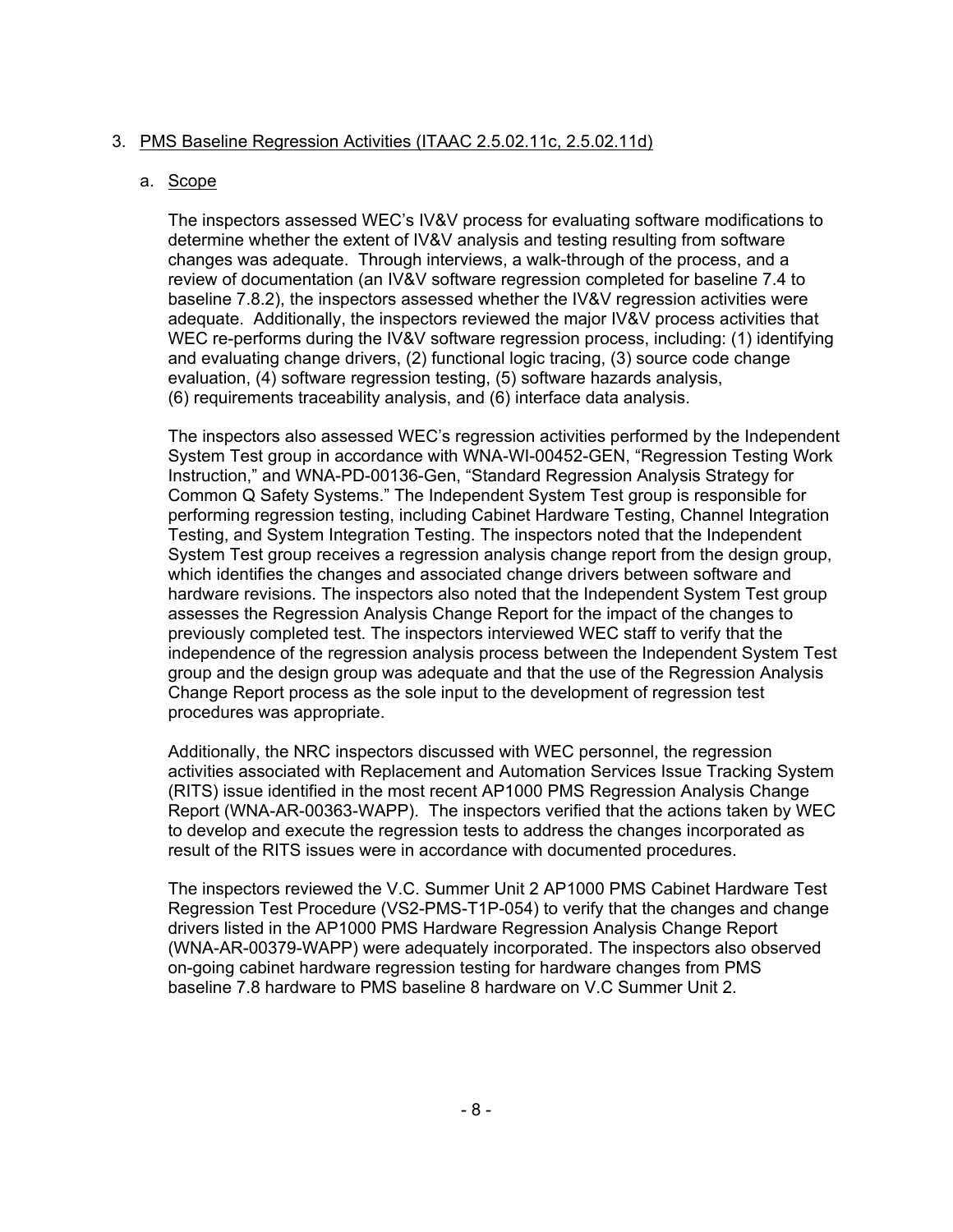### b. Observation and Findings

No findings of significance were identified.

#### c. Conclusion

The inspectors determined that WEC's implementation of its policies and procedures that govern IV&V and Independent System Test regression analysis and testing activities were consistent with the requirements of Criterion III, "Design Control," and Criterion XI, "Test Control," of Appendix B to 10 CFR part 50. No findings of significance were identified.

### 4. PMS Test Control

### PMS Cabinet Hardware Testing and System Integration Testing (ITAAC 2.5.02.11d,  $2.5.02.12$

### a. Inspection Scope

### System Integration Testing

The NRC inspectors assessed the WEC processes to verify acceptance and traceability, security analysis, hazard risk, and regression analysis for PMS System Integration Testing to verify regulatory compliance. The team reviewed samples of test plans, test procedures, test reports, work instructions, RITS, Corrective Action Program and Learning System issues, and interviewed WEC personnel to determine the adequacy of the in-process and completed design and testing activities.

Specifically, the NRC inspectors reviewed the testing for PMS System Integration Testing in accordance with APP-PMS-T5-001, "AP1000 Protection and Safety Monitoring System Test Plan," Revision 3. The testing verifies and validates that the PMS can perform its required functions within the specified performance envelope and that it does not exhibit any undesirable behaviors.

The team sampled two of the system integration tests for the PMS: (1) SIT-01, system interface and response time testing; and, (2) SIT-02, abnormal conditions testing. At the time of the inspection, WEC had completed the testing report for V.C Summer Unit 2 system interfaces and response time test, as documented in test report VS2-PMS-T2R-012, "V.C. Summer Unit 2 AP1000 Protection and Safety Monitoring System - System Interfaces and Response Time - System Integration Test Report," Revision 0, and was still in the process of writing the test report for the abnormal conditions tests, as documented in test procedure APP-PMS-T1P-014, "AP1000 Protection and Safety Monitoring System - System Integration Test Abnormal Conditions Test Procedure," Revision 1.

For the abnormal conditions System Integration Testing, the NRC mapped the system requirements to ensure the test procedure included appropriate acceptance criteria to verify that the equipment under test executes the required functions correctly within the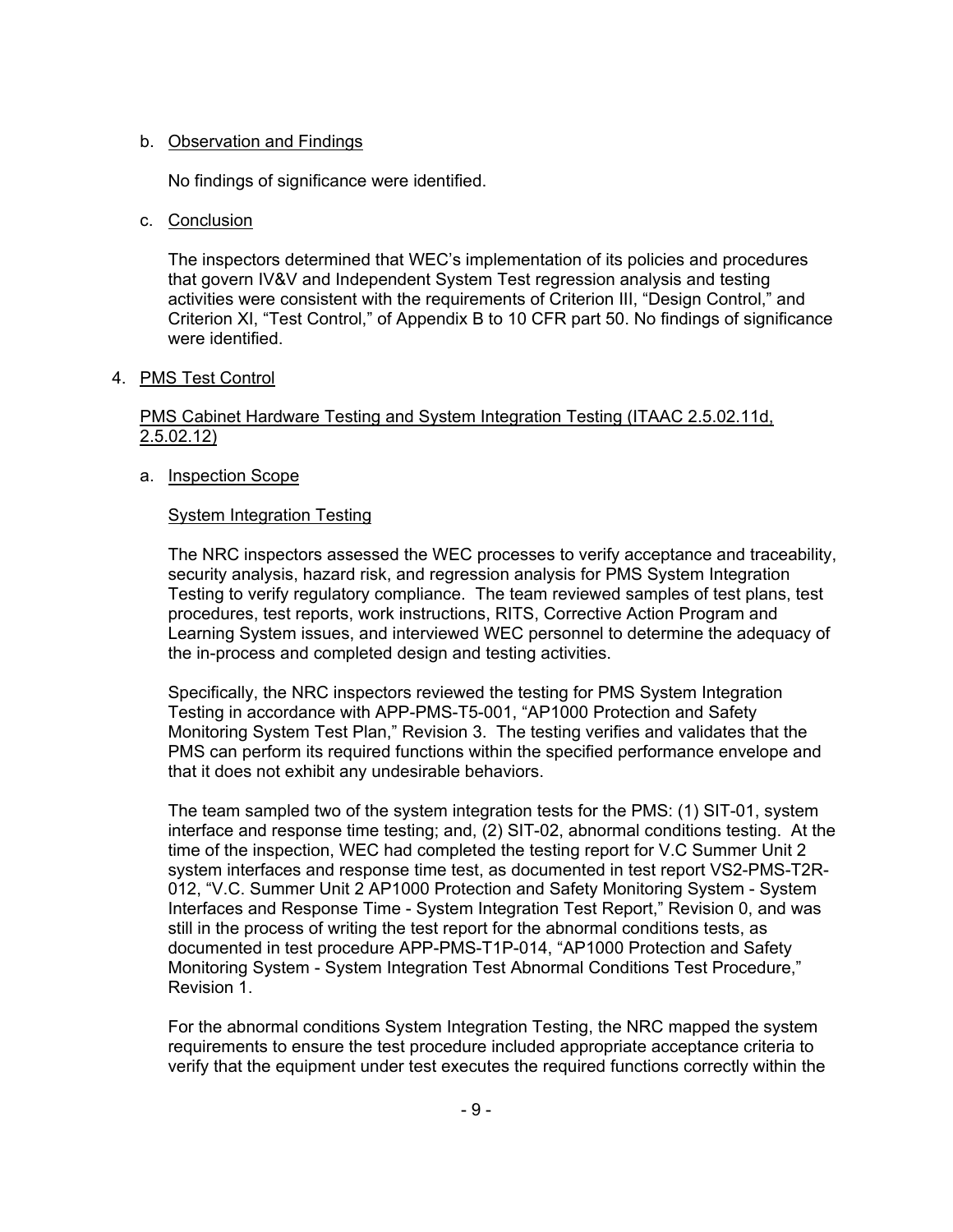requirement performance constraints. Specially, the team verified that the abnormal tests required in the test plan (APP-PMS-T5-001) were translated to test procedure (APP-PMS-T1P-014). The test cases identified in the test plan were populated from the APP-PMS-J4-102, "Protection and Safety Monitoring System Software Requirements Specification" and APP-PMS-J4-020, "AP1000 System Design Specification for the Protection and Safety Monitoring System." Specifically, the team mapped the following abnormal test cases to the software requirements and design specifications:

- Cabinet Power Interrupt
- Calibration data retention after loss of power
- Functionality of AF1000
- High Speed Link (HSL) Faults

In addition, the team verified that interface software requirements were met for PMS subsystems as described in in checklist A2, "BPL – Subsystem Software Requirements Verification Checklist," in procedure WNA-VT-00004-SV0, "IV&V Task Report for Subsystem Software Requirements Evaluation," Revision 1. Specifically, the team performed a code level review to verify the algorithm programmed for an abnormal condition related to the AF100 and Bistable Processor Logic subsystem.

The inspectors discussed the appropriateness of not running test cases, during System Integration Testing abnormal testing, regarding data storms as described in NRC IN 2007-15, "Effects of Ethernet-Based, Non-Safety Related Controls on the Safe and Continued Operation of Nuclear Power Stations" and verified that the design and functionality of the three potential communication pathways (HSL, AF100, and Advent/Ovation Interface) as well as potential sources of data storms (e.g. Ovation platform) were appropriately considered.

For the system interface and response time test, the NRC inspectors reviewed the calculation note (WNA-CN-00162-WAPP) used to verify the system design meets time response requirements specified in the AP1000 Protection and Safety Monitoring System Functional Requirements Specifications (APP-PMS-J1-001). The calculation note calculates the slowest rack time response for reactor trip functions, permissive generation, ESF Actuations Functions, displays, and system interfaces. The calculated slowest response time values are used as the acceptance criteria for the system interface and response time test. The team reviewed the completed test package for the system interface and response time test, which included the test procedure, test report, test configuration report, test data sheet, and test data record. While reviewing that test data sheet (VS2-PMS-T7D-012), the inspectors noted that the acceptance criteria was not specifically stated in 4 out of 9 test sections, which include the Manual Reactor Trip, Manual ESF, Display, and Advent-Ovation Interface system interface tests. Additionally the test report (VS2-PMS-T2R-012), referenced Revision 2 of the APP-PMS-T1D-012 test data sheet instead of the "as tested" Revision 3. WEC opened Corrective Action Program and Learning System item 100313180 to address these issues.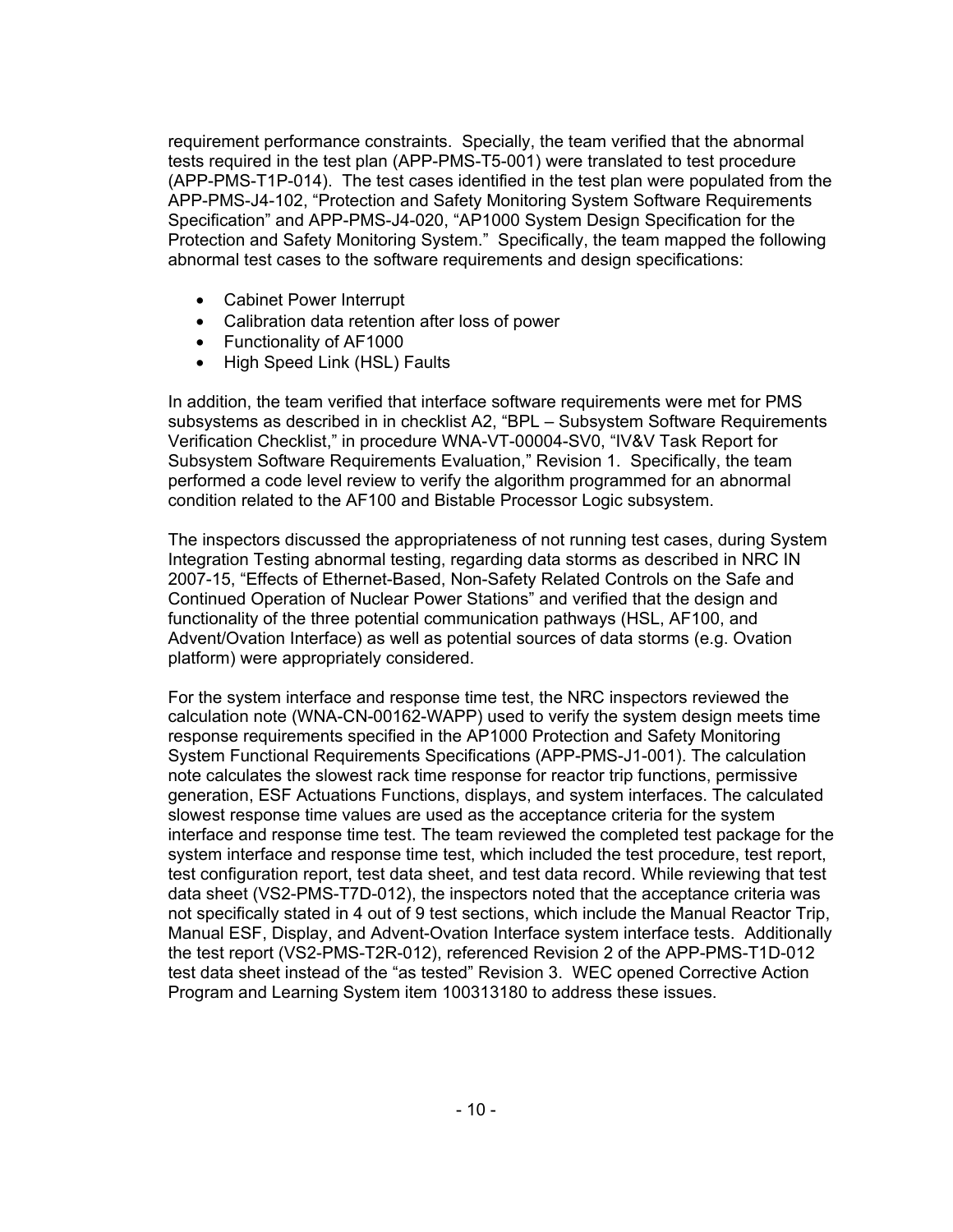The inspectors also noted that for three sequence of events test cases (TPS12-SOE-22, TPS12-SOE-33, and TPS12-SOE-42), the system did not meet the time response requirements imposed for generation of sequence of events points, as documenting in RITS 25988. The WEC system design team explained that RITS 25988 resulted in the development of an additional requirement for sequence of events time response that will be implemented in the baseline 8 release of the PMS software.

#### Cabinet Hardware Testing for V.C Summer 2 (Baseline 8.2 Hardware)

The inspectors observed ongoing testing for the PMS Cabinet Hardware Regression activities for V.C. Summer 2. This testing assessed the changes from WNA-RL-02578-VS2, "V.C. Summer Unit 2 AP1000 Protection and Safety Monitoring System Hardware Configuration Management Release Report," Revision 2 to Revision 3. The regression testing assessed the resolution of the change drivers identified in WNA-AR-00379-WAPP, "AP1000 Protection and Safety Monitoring System Hardware Regression Analysis Change Report" which included testing for 10 PMS cabinets.

The inspectors reviewed the test procedure VS2-PMS-T1P-054, "Protection and Monitoring System Cabinet Hardware Regression Test Procedure," Revision 1, and observed portions of testing activities for two bi-stable coincidental logic cabinets (VS2-PMS-JD-BCCA01 and VS2-PMS-JD-BCCC01). During the observed portions of the testing no test anomalies were identified. In addition, the NRC verified measuring and test equipment was appropriately calibrated, including the digital multimeter and fluke power quality analyzer.

### Component Interface Module/Advent-Ovation Interface Testing

The inspectors discussed WEC's process for validating the Component Interface Module/Advent-Ovation Interface Functional Integration Test Procedure, APP-ISIP-T1P-422, Revision A (Draft) and the status Component Interface Module/Advent-Ovation Interface testing with WEC personnel. APP-ISIP-T1P-422 is a level 4 test (e.g., a test that integrates the PMS and the non safety-related Plant Control System [PLS] which is a sub-system of the Plant Digital I&C architecture) that focuses on verifying the PMS and PLS interface for component control at the component interface module. During procedure validation, WEC identified anomalies regarding unexpected component behavior, including indication errors, when the Component Interface Module was placed in local control. WEC generated three Corrective Action Program and Learning System items (Issue ID's 100013105, 100118957, and 100301483) regarding these anomalies, which required software changes implemented in baseline 8.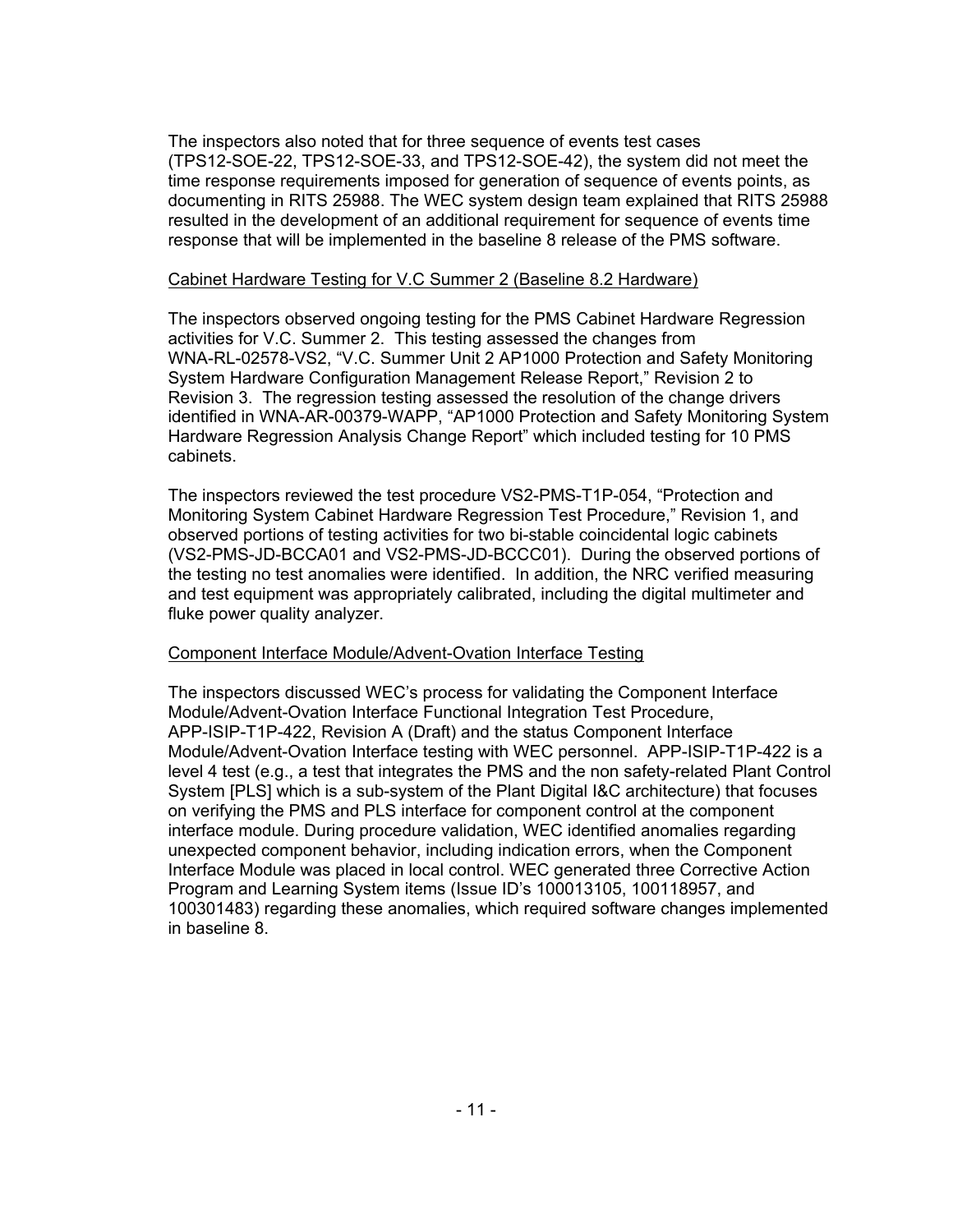# b. Observations and Findings

No findings of significance were identified.

### c. Conclusion

The inspectors determined that WEC's implementation of their policy and procedures for on-going and completed System Integration Testing of the PMS satisfy the regulatory requirements of Criterion III, "Design Control," and Criterion XI, "Test Control," of Appendix B to 10 CFR Part 50. No findings of significance were identified.

### PMS Channel Integration Testing/System Integration Testing Results Reports Review (ITAAC 2.5.02.11d, 2.5.02.12)

### a. Inspection Scope

The inspectors reviewed a sample of test reports from VC Summer Unit 2 Channel Integration Testing for ESF logic and Integrated Logic Processor component-level logic. The team reviewed RITS items generated from these tests and interviewed personnel involved in this testing to determine if the items had been addressed through corrective actions and retesting. The inspectors identified that the issues stemming from test anomalies, documented in RITS 16308 and 36303, would be resolved through functional change or software revision. The inspectors confirmed that resolution for these RITS items were in progress.

# b. Observations and Findings

No findings of significance were identified.

# c. Conclusion

The inspectors determined that WEC was adequately implementing processes and procedures for capturing test results from PMS Channel Integration Testing and resolving through appropriate changes and retesting consistent with the requirements of Criterion III, "Design Control," and Criterion XI, "Test Control," of Appendix B to 10 CFR Part 50.

# 5. PMS Cyber Security Controls

### a. Inspection Scope

The NRC inspectors reviewed the status of cyber security requirements passed down to WEC from Southern Nuclear Operating Company for work associated with 10 CFR 73.54, "Protection of Digital Computer and Communication Systems and Networks," as documented in March 2014 NRC inspection report 99900404/2014-201 (ADAMS Accession Number ML14058A995). WEC had implemented purchase order requirements for the creation of procedures for the AP1000 Standard Plan Cyber Security for Vogtle Units 3 and 4 and was in the process of outlining implementation of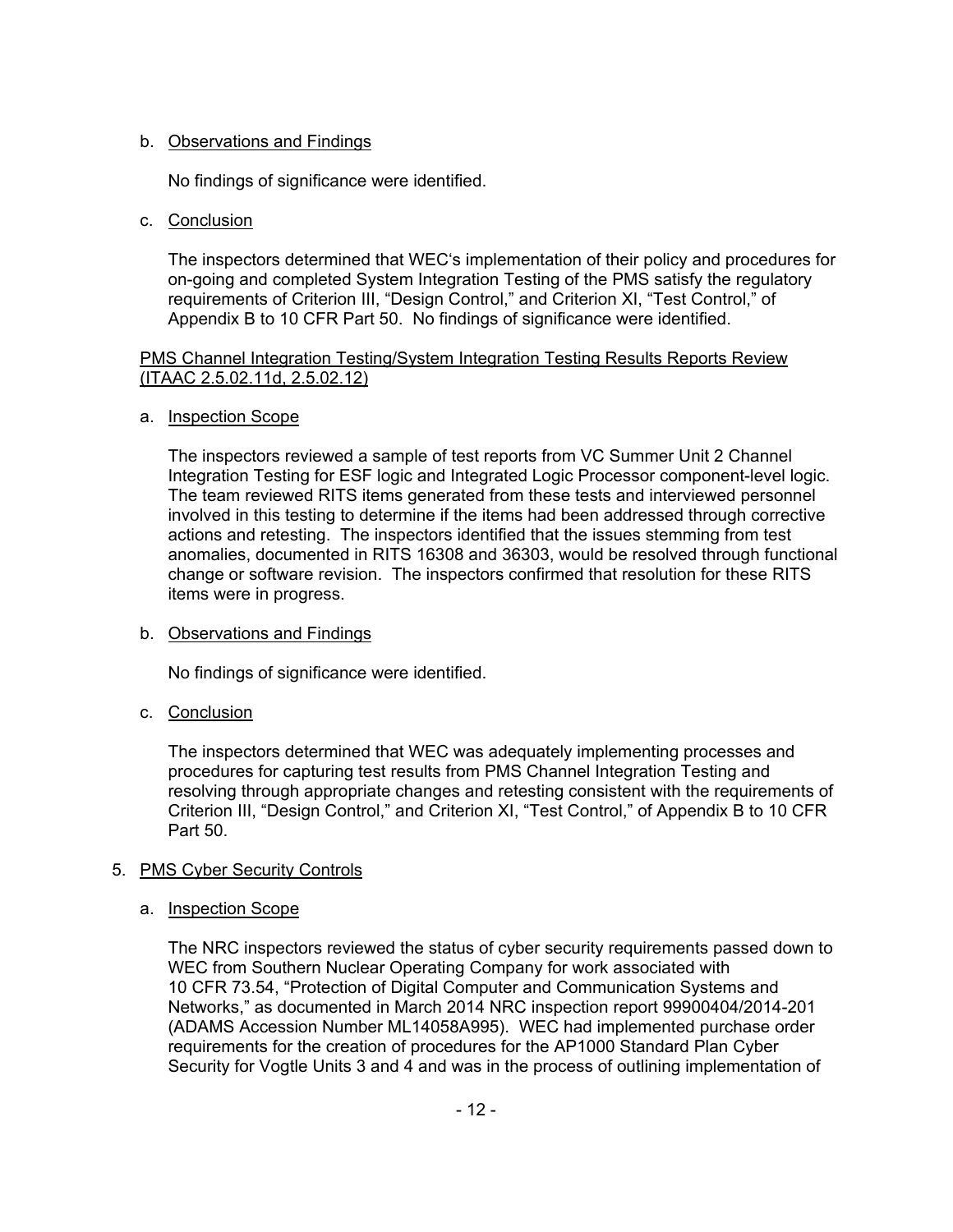procedures and requirements. The NRC noted that through discussion with WEC personnel during this inspection, no implementation requirements have been passed down to WEC through purchase orders from AP1000 licensees; therefore, no cyber security requirements for PMS have been implemented by WEC.

### b. Observations and Findings

No findings of significance were identified.

# c. Conclusion

The inspectors reviewed the status of cyber security controls and found that there has been no purchase order issued to WEC for the implementation of procedures or requirements associated with 10 CFR 73.54, "Protection of digital computer and communication systems and networks." No findings of significance were identified.

# 6. PMS Corrective Action Program Implementation Review (ITAAC 2.5.02.11.c)

# a. Inspection Scope

The inspectors reviewed WEC's approach, methodology, and progress with incorporating Reusable Software Element (custom software and type circuit) documents into the PMS software development process. The inspectors noted that approximately 80 Reusable Software Element Descriptions used in the PMS were addressed in IV&V task reports, software requirements, Software Design Descriptions, and the PMS design phase software hazards analysis. The inspectors also reviewed the completed corrective actions for Reusable Software Element Description issues as identified in the April 2012 NRC inspection report and Notice of Violation (ML12171A058). These actions are documented in Corrective Action Program and Learning System item 100215249 (previously tracked as Commitment 12-101-M060).

The RITS system was routinely used to address Reusable Software Element Description issues from identification through resolution. The NRC team reviewed a sampling of: (1) RITS initiated since 2013 related to Reusable Software Elements; (2) Reusable Software Element code and code requirements tracing; (3) Reusable Software Element Descriptions; and (4) technical & programmatic aspects of design and implementation including Reusable Software Element Descriptions as described in sections of this inspection report.

### March 2015 Notice of Nonconformance (NON)

The NRC inspection team discussed the ongoing activities regarding Nonconformances 99900404/2015-204-1, 99900404/2015-204-2 and 99900404/2015-204-3, issued in March 2015, with WEC management and technical staff. At the time of inspection, WEC was in the processes of completing a technical engineering team review regarding Nonconformance 99900404/2015-204-1, which was issued for WECs failure to establish comprehensive qualification testing associated with the credible peak currents for PMS isolation devices. WEC personnel informed NRC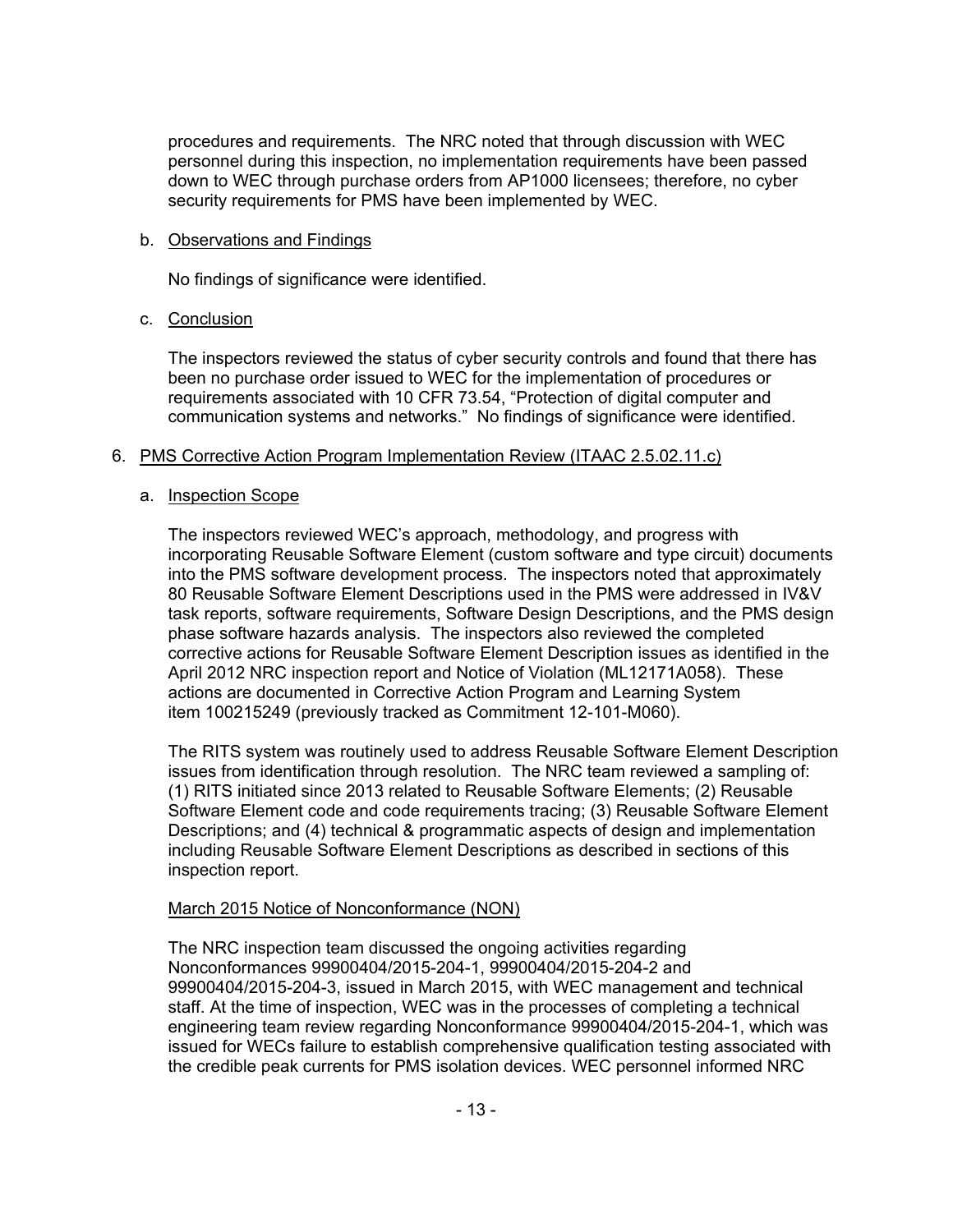staff that the results of the technical engineering team review would be documented in a report that will address the AP1000 fault testing strategy moving forward. For Nonconformances 99900404/2015-204-2 and 99900404/2015-204-3, WEC had completed apparent cause analyses (ACAs) and was in the process of completing additional evaluations and reviews identified as a result of the ACAs. Nonconformances 99900404/2015-204-2 and 99900404/2015-204-3 were issued for WECs failure to demonstrate U.S. AP1000 PMS equipment was bounded by the electromagnetic compatibility equipment qualification testing performed on alternative cabinet design and WECs failure to identify appropriate acceptance criteria to verify the equipment used for electromagnetic compatibility testing of PMS was appropriately calibrated, respectively. WEC staff also provided the estimated time of completion for the corrective actions they plan to implement.

b. Observations and Findings

No findings of significance were identified.

c. Conclusion

The inspectors determined that WEC had adequately accounted for and addressed Reusable Software Element Descriptions throughout the PMS development process. Issues associated with Reusable Software Element Descriptions were captured, tracked, and adequately resolved through the RITS process. The inspectors also reviewed the status of the implementation of corrective actions to address the three nonconformances issued as a result of the March 2015 NRC inspection. Based on the sample reviewed the inspectors determined that WEC was adequately implementing processes and procedures associated with the corrective action program consistent with the requirements of Criterion XVI, "Corrective Action," of Appendix B to 10 CFR Part 50.

PMS Design Phase Software Management, Configuration Management and Verification & Validation Processes (ITAAC, 2.5.02.12)

a. Scope

The NRC inspectors assessed WEC's software program management, configuration management, and IV&V processes, specifically implementation of those processes throughout the PMS design life cycle phase. The inspectors selected and verified a representative sample of lifecycle phase-specific attributes to determine the effectiveness of the processes in complying with commitments outlined in ITAAC 2.5.2.12 and the AP1000 licensing basis.

# Software Management

The inspectors reviewed the PMS project plan, software development plan, and software program manual, all of which contains elements of software management for safety-related I&C applications. The inspectors verified that these high level documents promulgated processes for key digital system and software development, including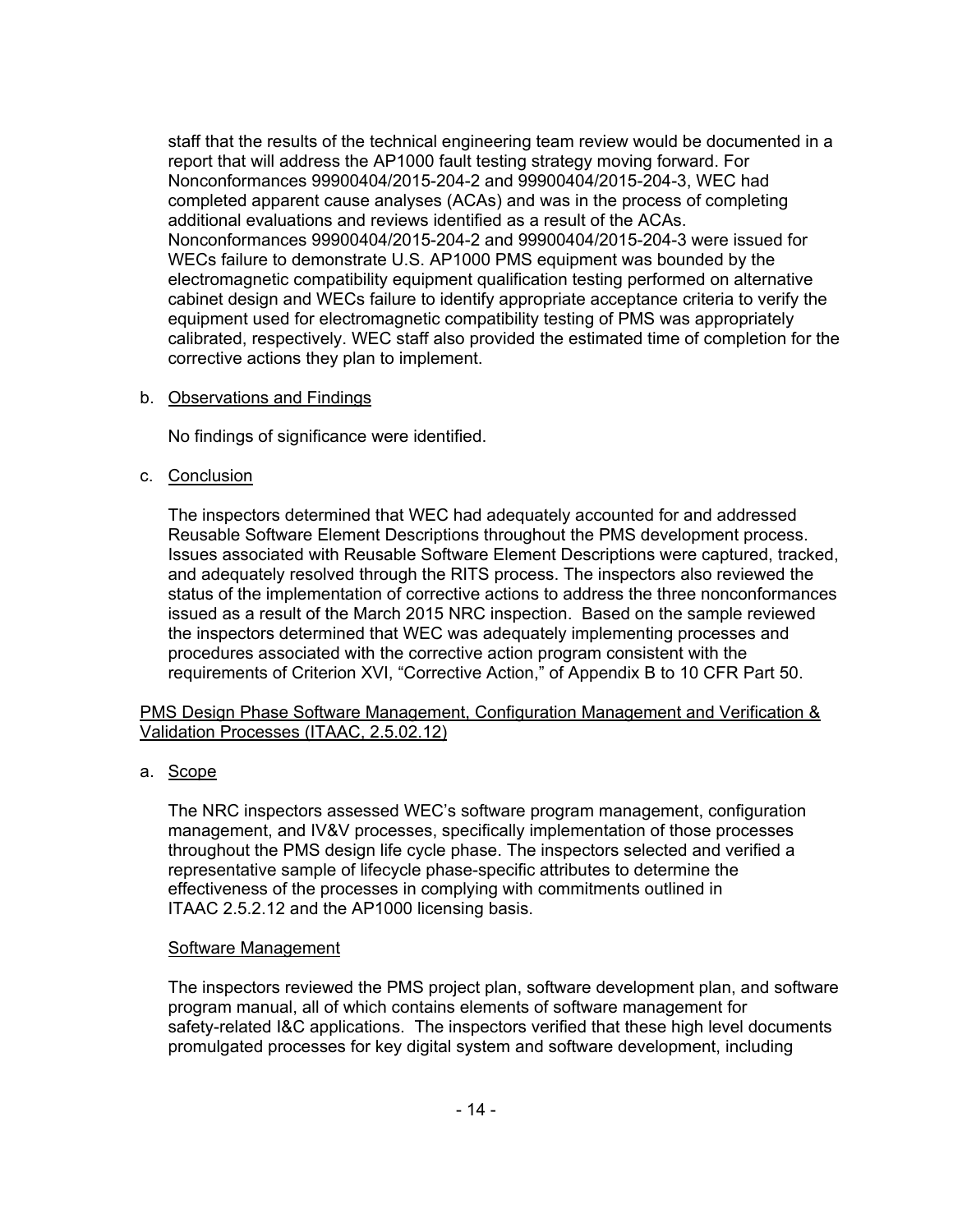configuration management, IV&V, quality assurance, and software safety. Additionally, the inspectors confirmed that issues identified as part of the PMS development were captured and addressed through WEC corrective action processes.

### Software Configuration Management

The inspectors evaluated various WEC documents related to software configuration management to verify compliance with the Software Program Manual for Common Q Systems and the PMS Software Configuration Management Plan. Through interviews, review of configuration management documents, and a walk-through of processes, the inspectors determined that WEC's process for release of configuration items against a software baseline was adequate. Additionally, WEC demonstrated key process attributes for the inspectors, including: (1) how each I&C functional group releases their configuration item's against a baseline via configuration management release records; (2) the conduct of readiness reviews that are performed prior to issuing a configuration management release record to confirm the correctness of the contents of the release; and (3) activities initiated for evaluating issues impacting the released configuration items (open issues review, impact assessment, and documenting review and configuration item limitations) in the configuration management release record.

### Software Verification & Validation

The inspectors evaluated various WEC verification and validation documents to verify compliance with the Software Program Manual for Common Q Systems and the PMS Software Verification and Validation Plan. Various IV&V output documents and task reports developed throughout the PMS design and implementation phase were sampled to verify alignment with the higher level process requirements. The inspectors selected a sample of attributes from the required IV&V phase activities and interviewed IV&V personnel to assess whether the IV&V effort adequately performed the required tasks. Specifically, the inspectors reviewed WEC's IV&V documentation to verify completion of the Common Q security controls assessment, application code review, IV&V configuration management release records, risk analysis, and traceability, and the IV&V baseline configuration management assessment.

The inspectors verified that the process developed and actions taken by WEC IV&V to review open items for the design phase was adequate and in accordance with documented reports. In addition, the inspectors verified IV&V team independence from the design organization in their reviews of the safety related software as required by procedures and regulatory requirements.

#### b. Observation and Findings

No findings of significance were identified.

#### c. Conclusion

The inspectors determined that WEC's implementation of its policies and procedures that govern the PMS software design phase lifecycle activities were consistent with the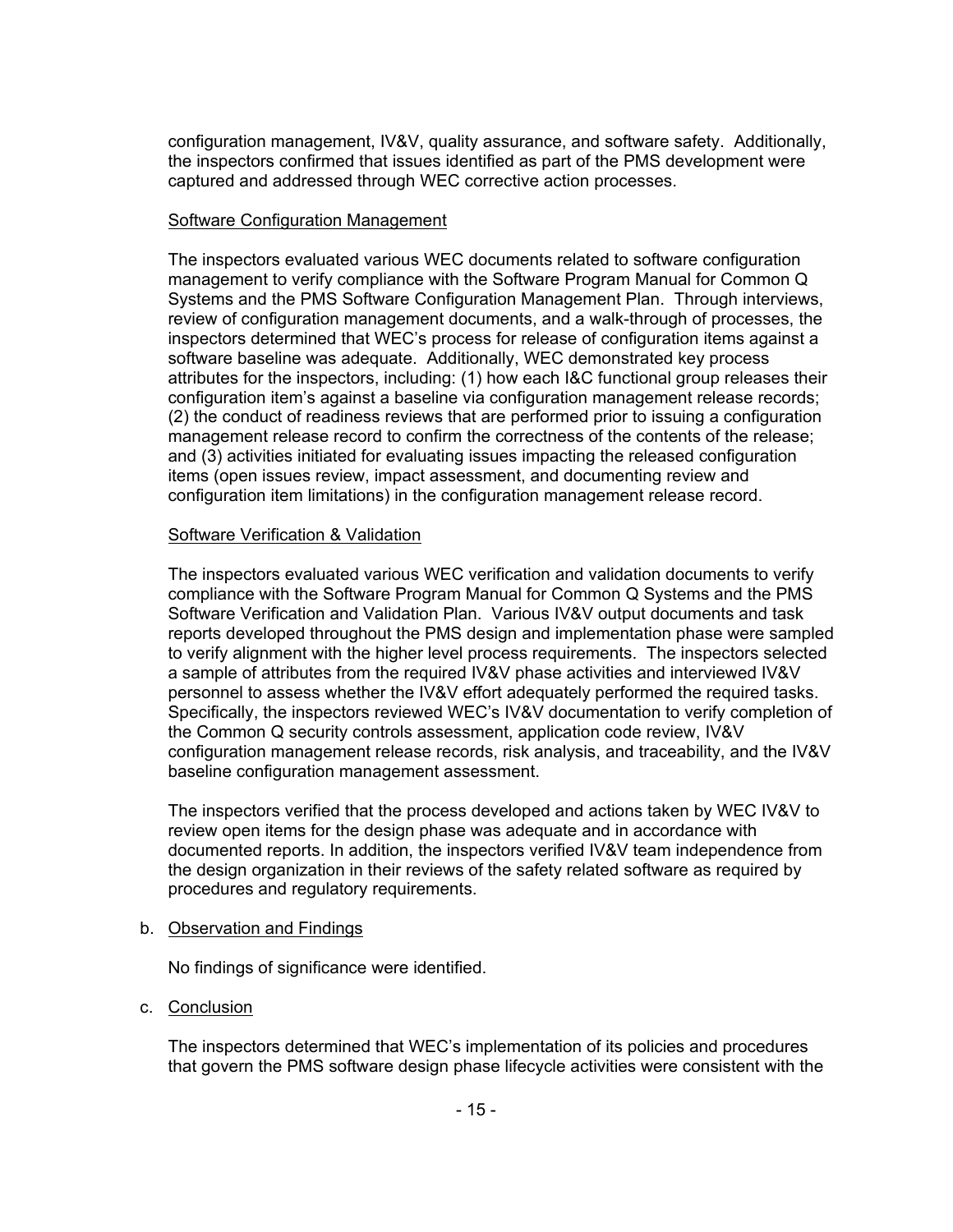requirements of Criterion III, "Design Control," of Appendix B to 10 CFR Part 50. PMS development was adequately controlled through processes for configuration management, verification and validation, quality assurance, and software safety in accordance with WEC's management plan. No findings of significance were identified.

### 7. Entrance and Exit Meetings

On July 6, 2015, the inspectors presented the inspection scope during an entrance meeting with Mr. David Howell, Senior Vice President, Automation and Field Services, of WEC, and other WEC personnel.

On July 17, 2015, the inspectors presented the inspection results during an exit meeting with Mr. Jan Dudiak, Director, Automation and Field Services, and other WEC personnel.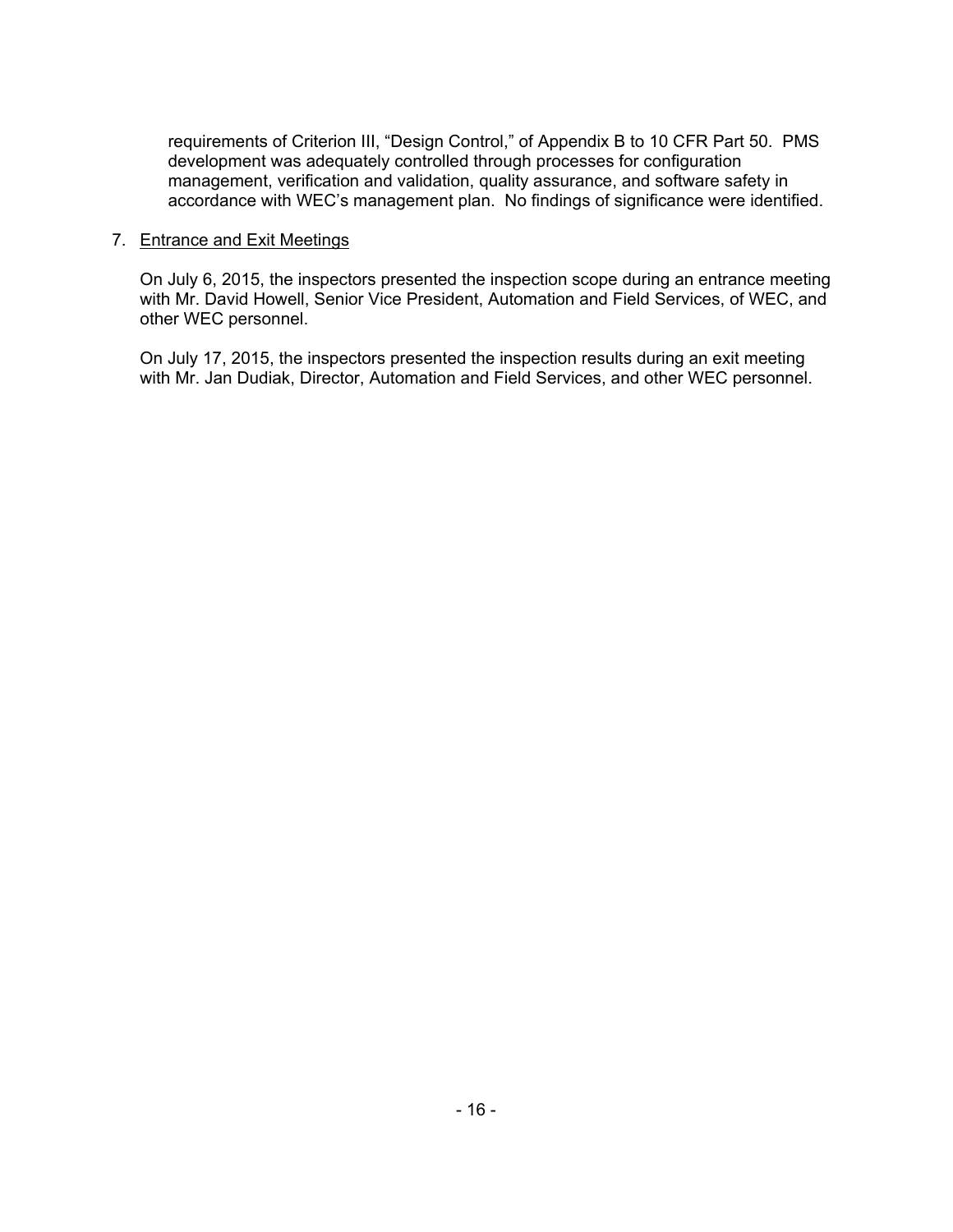# **ATTACHMENT**

# 1. PERSONS CONTACTED AND NRC STAFF INVOLVED:

| <b>Name</b>           | <b>Affiliation</b> | <b>Entrance</b>         | <b>Exit</b>             | Interviewed             |
|-----------------------|--------------------|-------------------------|-------------------------|-------------------------|
| David Howell          | WEC                | X                       |                         |                         |
| John Wiesemann        | <b>WEC</b>         | $\overline{\mathsf{x}}$ | X                       | X                       |
| Dale Harmon           | <b>WEC</b>         | $\overline{\mathsf{x}}$ |                         |                         |
| <b>Guy Guerrier</b>   | <b>SCANA</b>       | $\overline{\mathsf{x}}$ |                         |                         |
| Mike Shaffer          | WEC                | $\overline{\mathsf{x}}$ | Χ                       | $\pmb{\mathsf{X}}$      |
| Pietro Porco          | <b>WEC</b>         | $\overline{\mathsf{x}}$ | $\overline{\mathsf{x}}$ | $\overline{\mathsf{x}}$ |
| Wes Vaughn            | <b>SNC</b>         | $\overline{\mathsf{x}}$ | $\overline{\mathsf{x}}$ |                         |
| Greg Glenn            | <b>WEC</b>         | $\overline{\mathsf{x}}$ | $\overline{\mathsf{x}}$ | X                       |
| Ken Lunz              | <b>WEC</b>         | $\overline{\mathsf{x}}$ | X                       |                         |
| <b>Chris Srock</b>    | <b>WEC</b>         | $\overline{\mathsf{x}}$ |                         |                         |
| Jan Dudiak            | <b>WEC</b>         | $\overline{\mathsf{x}}$ | X                       |                         |
| Murat Uzman           | <b>WEC</b>         | $\overline{\mathsf{x}}$ |                         | X                       |
| <b>Greg Cesare</b>    | <b>WEC</b>         | $\overline{\mathsf{x}}$ |                         | $\overline{\mathsf{x}}$ |
| Jason Weathersby      | <b>SCANA</b>       | $\overline{\mathsf{x}}$ | Χ                       |                         |
| <b>Bob Hirmanpour</b> | <b>SNC</b>         | $\overline{\mathsf{x}}$ | $\overline{\mathsf{x}}$ |                         |
| <b>Steven Packard</b> | <b>WEC</b>         | $\overline{\mathsf{x}}$ | $\overline{\mathsf{X}}$ | X                       |
| <b>Brian Cusick</b>   | <b>WEC</b>         | $\overline{\mathsf{x}}$ |                         | $\overline{\mathsf{x}}$ |
| Miguel Vallarta       | <b>WEC</b>         | $\overline{\mathsf{x}}$ | X                       |                         |
| Doug McConahy         | <b>WEC</b>         | $\overline{\mathsf{x}}$ |                         | $\pmb{\mathsf{X}}$      |
| Tom McLaughlin        | <b>WEC</b>         | $\overline{\mathsf{x}}$ | X                       | $\overline{\mathsf{x}}$ |
| Dino Copetas          | <b>WEC</b>         | $\overline{\mathsf{x}}$ | $\overline{\mathsf{x}}$ | $\overline{\mathsf{x}}$ |
| David Jarosh          | <b>WEC</b>         | $\overline{\mathsf{x}}$ | X                       | X                       |
| <b>Rick Paese</b>     | <b>WEC</b>         | $\overline{\mathsf{x}}$ | $\overline{\mathsf{x}}$ | $\overline{\mathsf{x}}$ |
| John Faulkner         | <b>WEC</b>         | $\overline{\mathsf{x}}$ |                         | X                       |
| Matt Shakun           | <b>WEC</b>         |                         | X                       | $\overline{\mathsf{x}}$ |
| Dave Tyler            | <b>WEC</b>         |                         | $\overline{\mathsf{x}}$ | $\overline{\mathsf{x}}$ |
| Mark Stofko           | <b>WEC</b>         |                         | $\overline{\mathsf{x}}$ | $\overline{\mathsf{x}}$ |
| Marie Blanc           | <b>WEC</b>         |                         | $\overline{\mathsf{x}}$ |                         |
| Sue Mullen            | <b>WEC</b>         |                         | $\overline{\mathsf{x}}$ |                         |
| Steve Rodomski        | <b>WEC</b>         |                         | $\overline{\mathsf{x}}$ |                         |
| Ronnie Gardner        | <b>WEC</b>         |                         | $\overline{\mathsf{x}}$ |                         |
| Kris Saxon            | <b>SNC</b>         |                         | $\overline{\sf x}$      |                         |
| Warren Odess-Gillett  | <b>WEC</b>         |                         |                         | $\overline{\mathsf{X}}$ |
| Jason Zielinski       | <b>WEC</b>         |                         |                         | $\overline{\mathsf{x}}$ |
| Darin Orendi          | <b>WEC</b>         |                         |                         | $\pmb{\mathsf{X}}$      |
| Alayna Anquilli       | <b>WEC</b>         |                         |                         | $\overline{\mathsf{x}}$ |
| Nic Moore             | <b>WEC</b>         |                         |                         | $\overline{\mathsf{x}}$ |
| <b>Blaise Macioce</b> | <b>WEC</b>         |                         |                         | $\overline{\mathsf{x}}$ |
| <b>Kasey Corbin</b>   | <b>WEC</b>         |                         |                         | $\overline{\mathsf{x}}$ |
| <b>Bob Cortese</b>    | <b>WEC</b>         |                         |                         | $\overline{\mathsf{x}}$ |
| Ed Schindhelm         | <b>WEC</b>         |                         |                         | $\sf X$                 |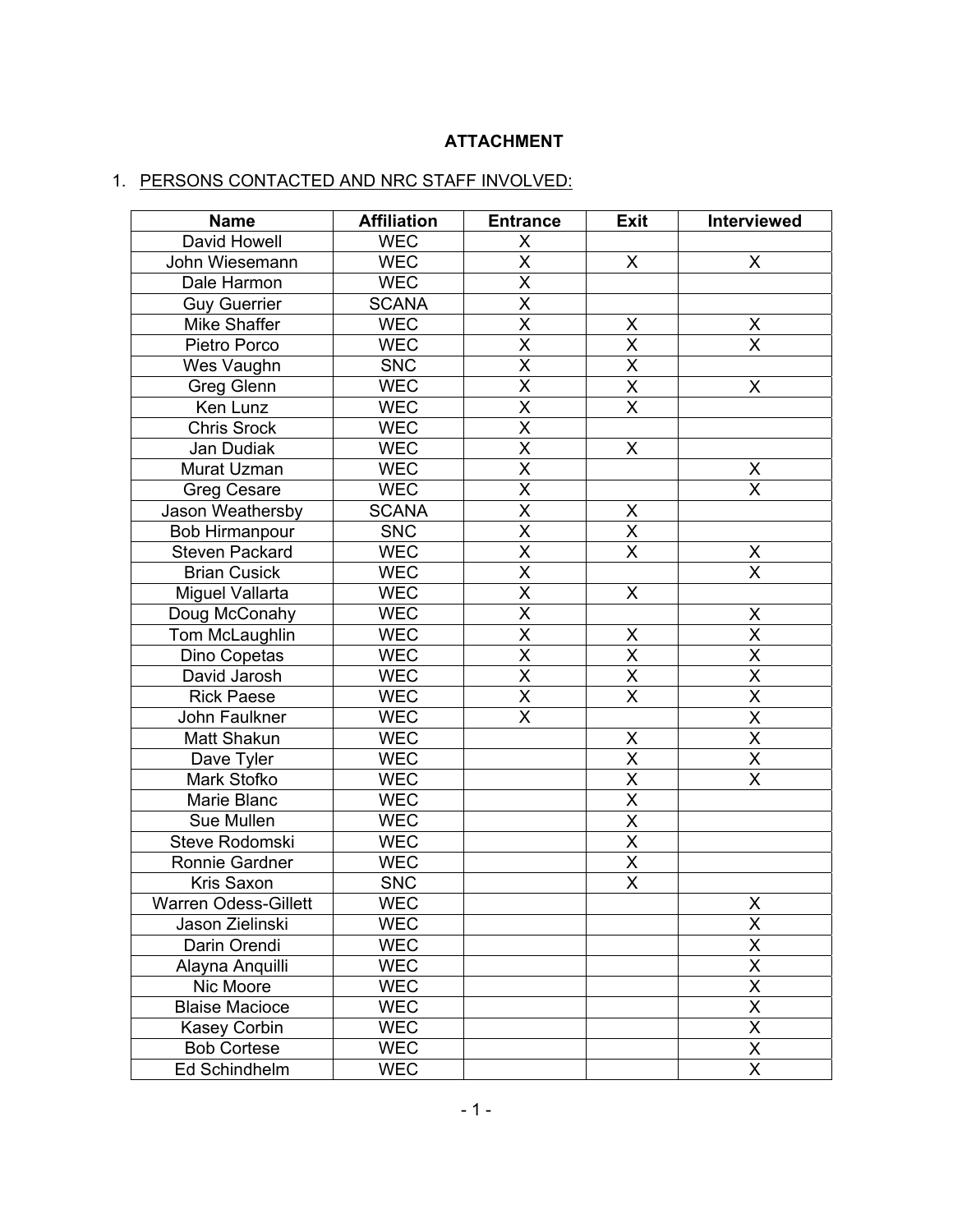| <b>Name</b>              | <b>Affiliation</b> | <b>Entrance</b> | <b>Exit</b> | <b>Interviewed</b> |
|--------------------------|--------------------|-----------------|-------------|--------------------|
| Darryl Muetzel           | <b>WEC</b>         |                 |             | X                  |
| <b>Bob Phillips</b>      | <b>WEC</b>         |                 |             | X                  |
| Lou Jesso                | <b>WEC</b>         |                 |             | X                  |
| Suresh Channarasappa     | <b>WEC</b>         |                 |             | X                  |
| Mark Kibby               | <b>WEC</b>         |                 |             | X                  |
| Alex Lutz                | <b>WEC</b>         |                 |             | X                  |
| Ryan Carl                | <b>WEC</b>         |                 |             | X                  |
| <b>Brandon Taylor</b>    | <b>WEC</b>         |                 |             | X                  |
| Dave Malarik             | <b>WEC</b>         |                 |             | Χ                  |
| <b>Bob Lane</b>          | <b>WEC</b>         |                 |             | X                  |
| Lewis Clack              | <b>WEC</b>         |                 |             | Χ                  |
| <b>William Miller</b>    | <b>WEC</b>         |                 |             | X                  |
| <b>Steve Adams</b>       | <b>WEC</b>         |                 |             | X                  |
| Nicole Stadelman         | <b>WEC</b>         |                 |             | Χ                  |
| Greg Galletti            | <b>NRC</b>         | X               | X.          |                    |
| Lisa Castelli            | <b>NRC</b>         | X               | X.          |                    |
| <b>Robert Mathis III</b> | <b>NRC</b>         | X               | X.          |                    |
| <b>Philip Natividad</b>  | <b>NRC</b>         | X               | X.          |                    |
| <b>Thomas Fredette</b>   | <b>NRC</b>         | X               | X           |                    |
| <b>Ashley Thomas</b>     | <b>NRC</b>         | X               | X           |                    |
| <b>Wendell Morton</b>    | <b>NRC</b>         | Χ               | X.          |                    |
| Hyung Je                 | <b>NRC</b>         |                 | X           |                    |
| <b>Stacy Smith</b>       | <b>NRC</b>         | X               | X.          |                    |

#### 2. INSPECTION PROCEDURES USED:

IP 43002, "Routine Inspections of Nuclear Vendors," dated July 15, 2013

IP 60001.22, "Inspection of Digital Instrumentation and Control (DI&C) System/Software Design Acceptance Criteria (DAC)-Related ITAAC," dated December 19, 2011

### 3. LIST OF ITEMS OPENED, CLOSED, AND DISCUSSED:

| <b>Item Number</b>   | <b>Status</b> | Type       | <b>Description</b> | Applicable<br><b>ITAAC</b> |
|----------------------|---------------|------------|--------------------|----------------------------|
| 99900404/2015-204-01 | discussed     | <b>NON</b> | Criterion III      | 2.5.02.07                  |
| 99900404/2015-204-02 | discussed     | <b>NON</b> | Criterion III      | 2.5.02.03                  |
| 99900404/2015-204-03 | discussed     | <b>NON</b> | Criterion III      | 2.5.02.03                  |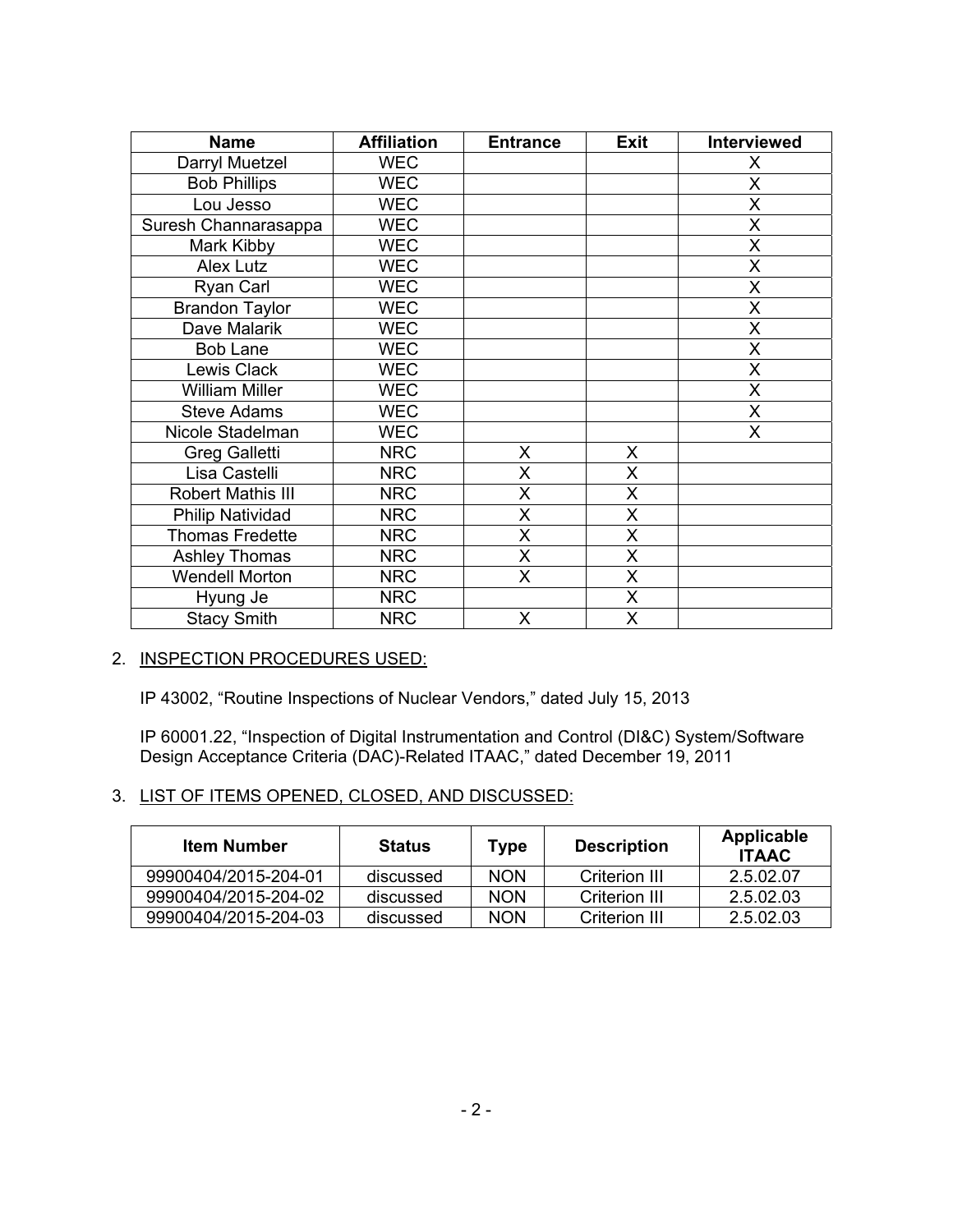# 4. INSPECTIONS, TESTS, ANALYSES, AND ACCEPTANCE CRITERIA:

The U.S. Nuclear Regulatory Commission (NRC) inspectors identified the following ITAAC related to components being designed, manufactured, and tested at WEC. At the time of the inspection, WEC was involved in certain testing activities including PMS Cabinet Hardware testing for the V.C. Summer Unit 2 AP1000 reactor design. For the ITAAC listed below, the inspectors reviewed WEC's quality assurance controls in the areas of design control, test control, inspection, nonconforming materials parts and components, and corrective actions. The ITAAC design commitments referenced below are for future use by the NRC staff during the ITAAC closure process; the listing of these ITAAC design commitments does not constitute that they have been met and/or closed. The inspectors identified three findings associated with these ITAAC during this inspection.

This section of the inspection report focuses on the vendor's implementation of aspects of their quality assurance program for the activities affecting quality associated with the design and testing of the aspects of the AP1000 PMS. This included a review of completed Generic AP1000 baseline 7.8.2 PMS software and hardware design and testing documentation as well as currently on-going Cabinet Hardware Testing for the Summer 2 build. These activities are associated with ITAAC 2.5.02.11c and 2.5.02.11d as well as ITAAC 2.5.02.12.

With respect to ITAAC 2.5.02.12, the inspectors observed attributes and elements associated with implementation of the PMS Software Management Plan, Software Configuration Management Plan, and the Software IV&V Plan. These attributes are observed and assessed for each inspection involving ITAACs 2.5.02.11 and 2.5.02.14.

| COL# | DCD#      | <b>Design Commitment</b>                                                                                                                                                                                                                                                                        | <b>Component/Activity</b>                                                                                                                                                                                                                                                                                                                                                                                                                                                                                                                                                                                                                                                                                                                                             |
|------|-----------|-------------------------------------------------------------------------------------------------------------------------------------------------------------------------------------------------------------------------------------------------------------------------------------------------|-----------------------------------------------------------------------------------------------------------------------------------------------------------------------------------------------------------------------------------------------------------------------------------------------------------------------------------------------------------------------------------------------------------------------------------------------------------------------------------------------------------------------------------------------------------------------------------------------------------------------------------------------------------------------------------------------------------------------------------------------------------------------|
| 550  | 2.5.02.11 | The PMS hardware and<br>software are developed<br>using a planned design<br>process during hardware<br>and software development<br>phase, consisting of<br>hardware and software<br>design and implementation<br>(subtask [c] of design<br>commitment - system<br>design and<br>implementation) | The inspectors assessed the WEC<br>design processes for the PMS software<br>through detailed traceability of selected<br><b>Reactor Trip and Engineered Safety</b><br>Feature Actuation System functions.<br>The inspectors evaluated the<br>traceability of the selected design<br>elements from the functional and<br>software requirements to the software<br>design descriptions mapped to the<br>PMS Bistable Processor Logic and the<br>Local Coincidence Logic subsystems.<br>The inspectors reviewed a sample of<br>hardware requirements and verified<br>through hardware requirements<br>tracing, that the vendor had adequately<br>captured and implemented system<br>design requirements into hardware<br>specifications and detailed design<br>drawings. |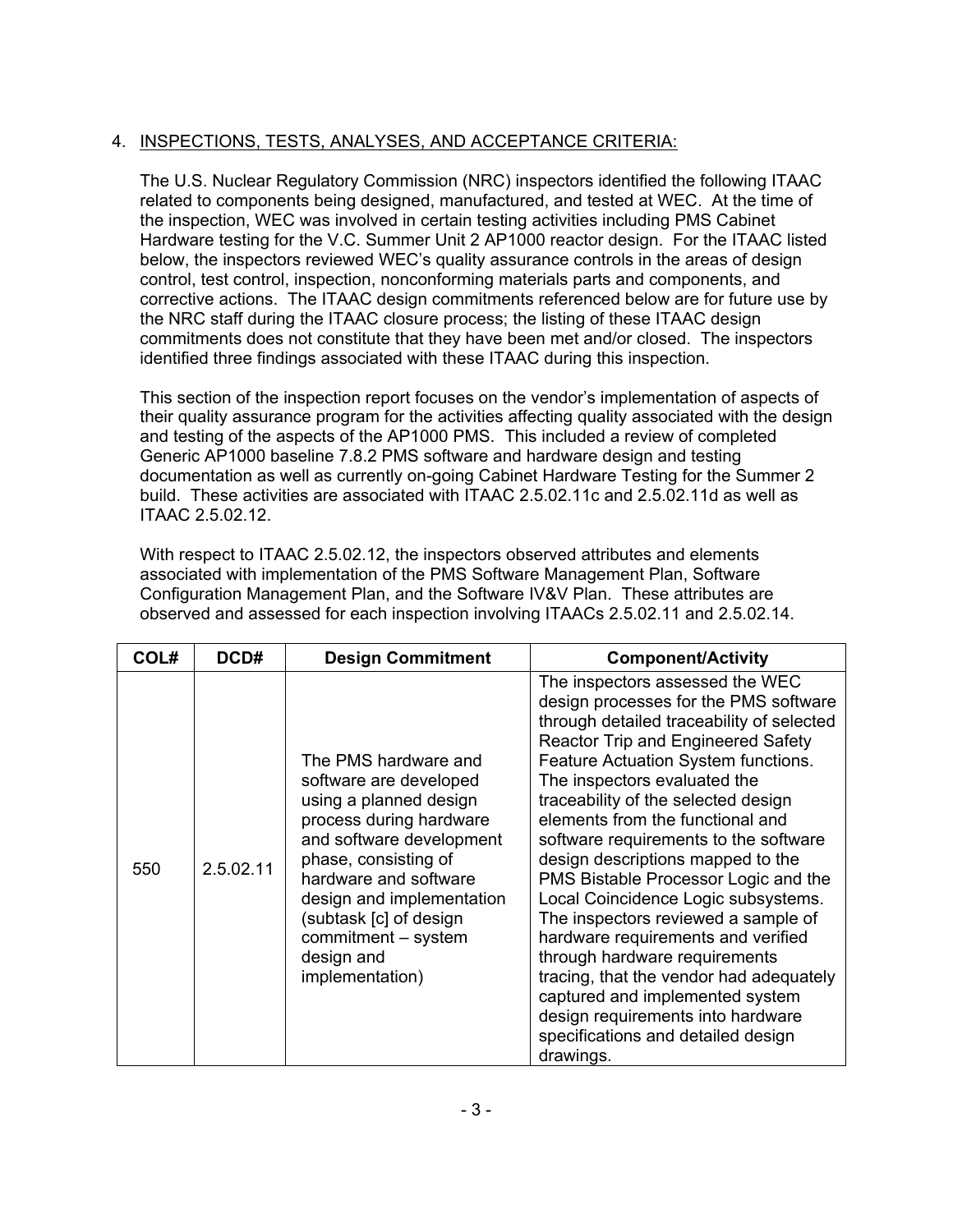| COL# | DCD#      | <b>Design Commitment</b>                                                                                                                                                                                                                                                                                                                                                                                                                                                                                                                                                                                                                       | <b>Component/Activity</b>                                                                                                                                                                                                                                                                                                                                                                                                                                                                                                                                                                                                                                                                                                                                                                                                                                                     |
|------|-----------|------------------------------------------------------------------------------------------------------------------------------------------------------------------------------------------------------------------------------------------------------------------------------------------------------------------------------------------------------------------------------------------------------------------------------------------------------------------------------------------------------------------------------------------------------------------------------------------------------------------------------------------------|-------------------------------------------------------------------------------------------------------------------------------------------------------------------------------------------------------------------------------------------------------------------------------------------------------------------------------------------------------------------------------------------------------------------------------------------------------------------------------------------------------------------------------------------------------------------------------------------------------------------------------------------------------------------------------------------------------------------------------------------------------------------------------------------------------------------------------------------------------------------------------|
| 550  | 2.5.02.11 | The PMS hardware and<br>software is developed<br>using a planned design<br>process which provides for<br>specific design<br>documentation and<br>reviews during the<br>following life cycle stages:<br>(subtask [d] of design<br>commitment - system<br>integration and test phase)                                                                                                                                                                                                                                                                                                                                                            | Summer Unit 2 - Observed<br>in-process Cabinet Hardware<br>Regression Testing to baseline 8.2<br>hardware. Reviewed policies,<br>procedures, and a sample of test<br>reports from VC Summer Unit 2<br><b>Channel Integration Testing for ESF</b><br>logic and Integrated Logic Processor<br>component-level logic and various<br>System Integration Testing test plans.<br>Reviewed RITS and corrective action's<br>associated with testing. The<br>inspectors reviewed the major IV&V<br>process activities that WEC<br>re-performs during the IV&V software<br>regression process, including:<br>(1) identifying and evaluating change<br>drivers, (2) functional logic tracing,<br>(3) source code change evaluation,<br>(4) software regression testing,<br>(5) software hazards analysis,<br>(6) requirements traceability analysis,<br>and (7) interface data analysis. |
| 551  | 2.5.02.12 | The PMS software is<br>designed, tested, installed,<br>and maintained using a<br>process which incorporates a<br>graded approach according to<br>the relative importance of the<br>software to safety and<br>specifies requirements for:<br>a) Software management<br>including documentation<br>requirements, standards,<br>review requirements, and<br>procedures for problem<br>reporting and corrective<br>action.<br>b) Software configuration<br>management including<br>historical records of<br>software and control of<br>software changes.<br>c) Verification and validation<br>including requirements for<br>reviewer independence. | Observed attributes and elements<br>associated with implementation of the<br>PMS Software Management Plan,<br>Software Configuration Management<br>Plan, and software Verification and<br>Validation Plan. These attributes are<br>observed and assessed for each<br>inspection involving ITAACs 2.5.02.11<br>and 2.5.02.14.                                                                                                                                                                                                                                                                                                                                                                                                                                                                                                                                                  |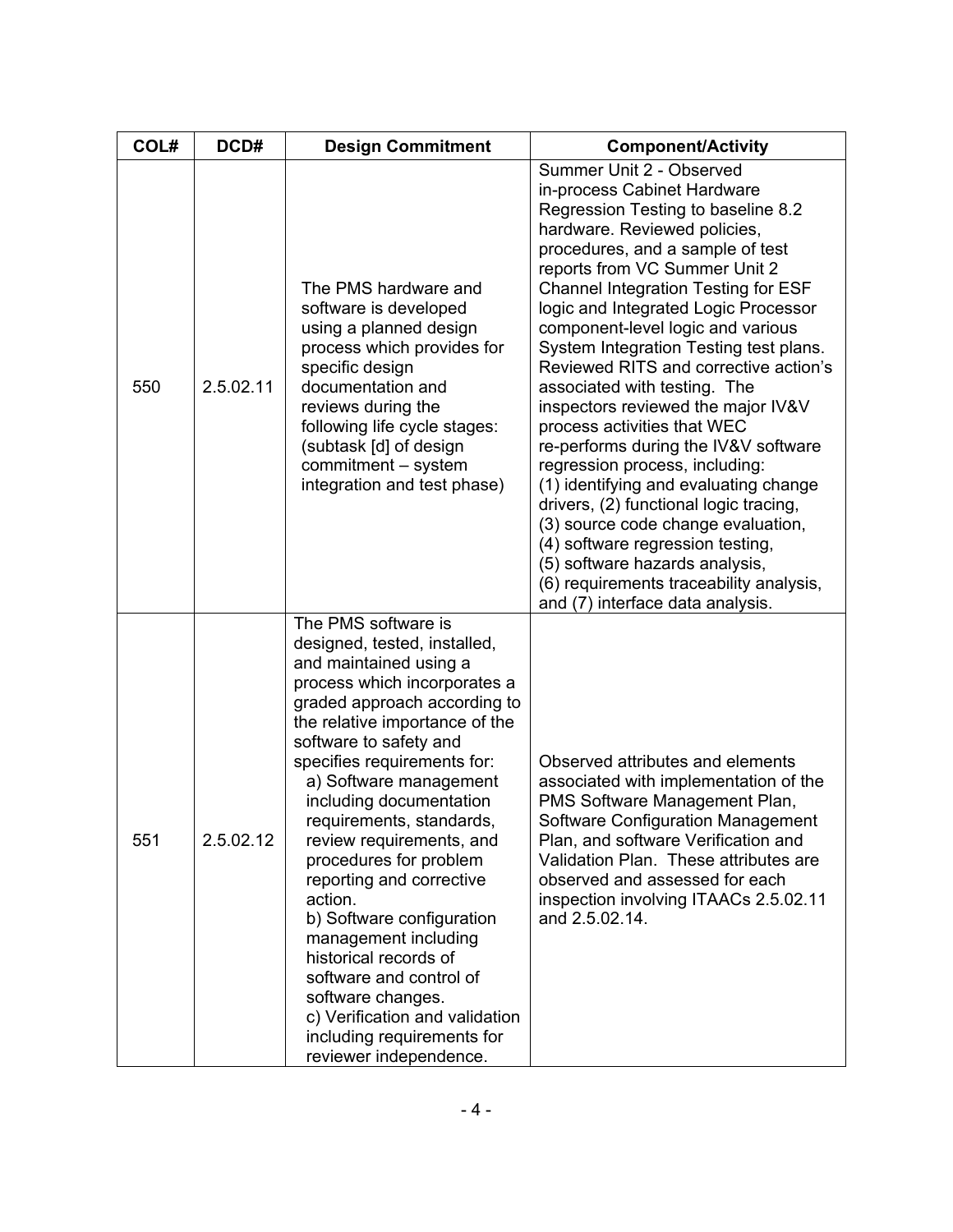# 6. DOCUMENTS REVIEWED:

# Specifications, Requirements, Functional Drawings, Plans, Reports

- APP-PMS-GHY-002, "AP1000 Protection & Safety Monitoring System Software Design Description for Bistable Processor Logic," Revision 11
- APP-PMS-GHY-003, "AP1000 Protection and Safety Monitoring System Software Design Description for the Local Coincidence Logic Processor," Revision 11, dated October 2013
- APP-GW-J1-010, "AP1000 I&C System Requirements Specification," Revision 10, dated January 2013
- APP-PMS-J1-001, "AP1000 Protection and Safety Monitoring System Functional Requirements," Revision 8, dated September 2013
- APP-PMS-J1-105, "Ap1000 Functional Diagram Core Heat Removal Protection and Reactor Coolant Pump Trip," Revision 7, dated 5/2/2011
- APP-PMS-J1-116, "AP1000 Functional Diagram IRWST Actuations," Revision 9, dated August, 2013
- APP-PMS-J3-304 "AP1000 Detailed Functional Diagram Reactor Trip Division B", Revision 4, dated November 2011
- APP-PMS-J3-316, "AP1000 Detailed Functional diagram Overtemperature/Overpower Reactor Trips Division B," Revision 7, dated September 2013
- APP-PMS-J3-372, "AP1000 Detailed Functional Diagram IRWST Level", Revision 6, dated September 2013
- APP-GW-J4-001, "AP1000 I&C System Design Specification," Revision 10, dated February 2013
- APP-PMS-J4-102, "AP1000 Protection and Safety Monitoring System Software Requirements Specification," Revision 12, dated October 2013
- APP-PMS-J4-003, "Protection and Safety Monitoring System AP1000 Subsystem Requirements Specification," Revision 7, dated September 2013
- APP-PMS-J4-020, "AP1000 System Design Specification for the Protection and Safety Monitoring System," Revision 8, dated October 2013
- APP-PMS-J0R-001, "AP1000 Protection and Safety Monitoring System Requirements Traceability Matrix," Revision 2, dated January 2013
- WNA-DT-00071-WAPP, "MAF Database Release Record for the System Design Specification for the Protection and Safety Monitoring System," Revision 3
- WNA-PT-00058, "Testing Process for Common Q Safety Systems," Revision 4
- WCAP-16438-P, "FMEA of AP1000 Protection and Safety Monitoring System," Revision 6, dated April 2014
- WCAP-16675-P, "AP1000 Protection and Safety Monitoring System Architecture Technical Report," Revision 6, dated June 2013
- GBRA 073475, "Functional analysis of the AF100 Communication, CI631 firmware incl. EPLDs and ASICs," dated July 19, 2006
- WNA-CN-00162-WAPP, "AP1000 Protection and Safety Monitoring System Time Response Calculations," Revision 4
- SV0-PMS-J0R-001, "Vogtle AP1000 Protection & Safety Monitoring System Requirements Traceability Matrix," Rev. 2, dated January 2013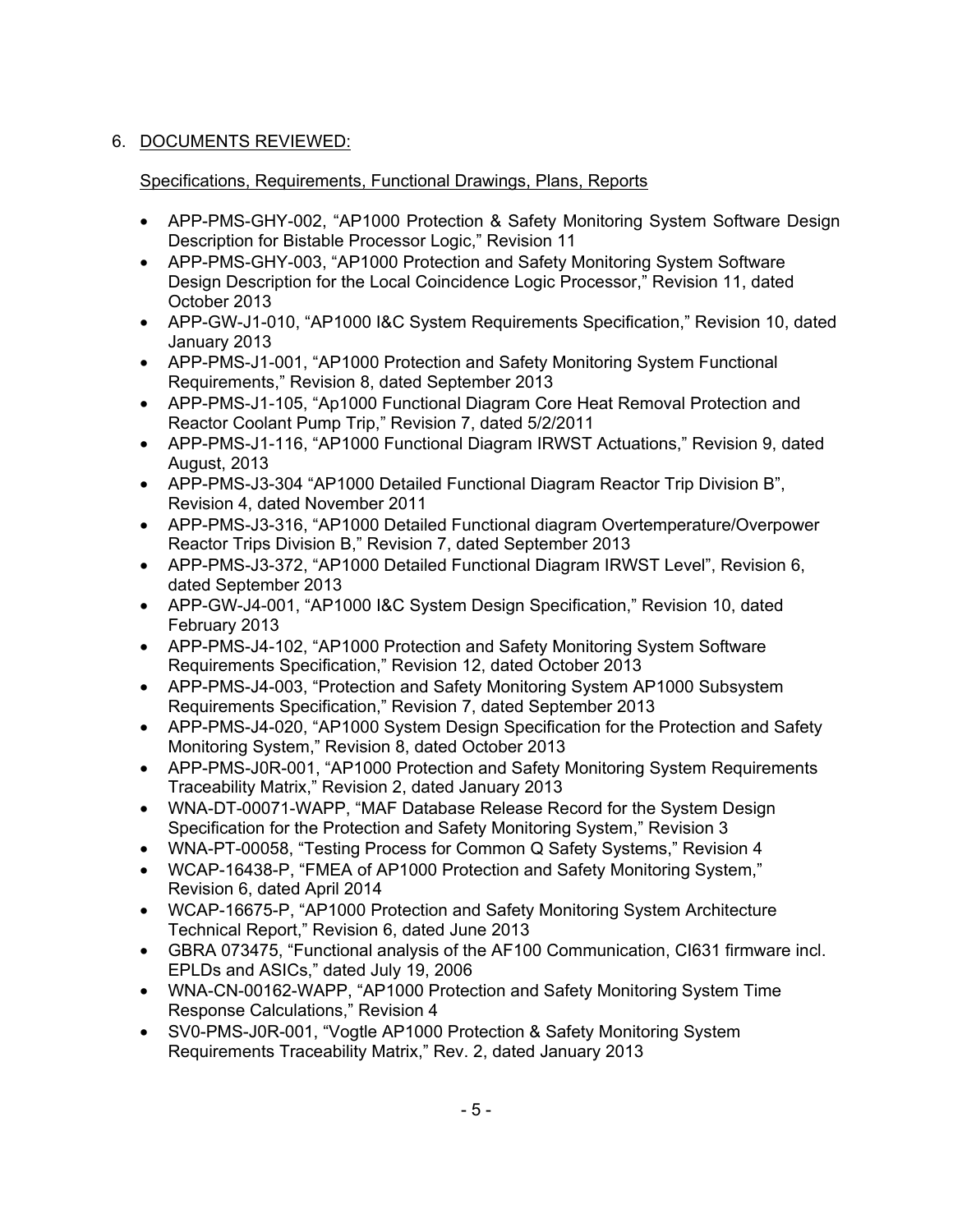- WNA-VT-00004-SV0, "IV&V Task Report for Subsystem Software Requirements Evaluation," Revision 1, dated June 2014
- SV0-IVV-JQR-021, "Vogtle AP1000 Protection & Safety Monitoring System IV&V Summary Report," Rev. 2, dated May 2015
- WNA-RL-03778-WAPP, "IV&V Task Report for Open items Readiness Review at PMS Requirements Phase," Rev. 0, dated June 2013
- WNA-PV-00009-GEN, "Software Verification & Validation Process for the Common Q Safety Systems", Revision 9, dated June 2013
- WNA-VT-00046-SV0, "IV&V Task Report for Vogtle AP1000 Baseline 7.4 Configuration Management Assessment," Revision 2, dated May 2014
- WNA-VT-00012-GEN, "IV&V Task Report for Software Configuration Management Plan Assessment," Revision 1, dated June 2014
- WNA-WI-0390-GEN, "IV&V Open Issues Reporting Work Instruction," Revision 1, dated May 2013
- WNA-WI-00497-GEN, "Common Q Regressions Analysis Preparation Work Instruction," Revision 2, dated April 2015
- WNA-RL-04707-SVO, " Vogtle AP1000 Protection and Safety Monitoring system IV&V Configuration Management Release Report," Revision 1, dated June 2015
- APP-GW-J0R-012, "IV&V Task report for the Evaluation of the AP1000 Protection and Safety Monitoring system Computer Security Plan," Revision 2, dated April 2015
- APP-IVV-JQR-006, "AP1000 Protection and Monitoring System Integrated Logic-Component Code Review Report," Revision 2, dated May 2014
- WNA-WI-00333-GEN, "Common Q Application Software Hazards Analysis Work Instruction," Revision 4, dated April 2015
- WNA-PC-00032-WAPP, "AP1000 I&C Domestic Projects Configuration Management Plan," Revision 1, dated August 2013
- WNA-PV-00054-WAPP, "AP1000 Protection & Safety Monitoring System Software Verification & Validation Plan," Revision 6, dated May 2015
- NABU-DP-00014-GEN, "Design Process for Common Q Safety Systems." Revision 3, dated April 2011
- WCAP-16096-P-A, "Software Program Manual for Common Q Systems," Revision 4, dated February 2013
- SV0-IVV-JQR-021, "Vogtle AP1000 Protection & Safety Monitoring System IV&V Summary Report," Revision 2, dated May 2015
- WNA-RL-03778-WAPP, "IV&V Task Report for Open items Readiness Review at PMS
- WCAP-16592-P, "Software Hazards Analysis of AP1000 Protection & Safety Monitoring System," Revision 3, dated May 2013
- APP-PMS-GER-003, "Software Hazards Analysis Report of AP1000 Protection & Safety Monitoring System," Revision 2, dated February 2014
- APP-PMS-GER-021, "Protection & Safety Monitoring System IV&V Phase Summary Report," Revision 3, dated August 2013
- VS2-PMS-T2R-008, "Protection & Safety Monitoring System ESF Channel Integration Test Report," Revision 1, dated September 2014
- VS2-PMS-T2R-009, "Protection & Safety Monitoring System Integrated Logic Processor Channel Integrated Test Report," Revision 1, dated October 2014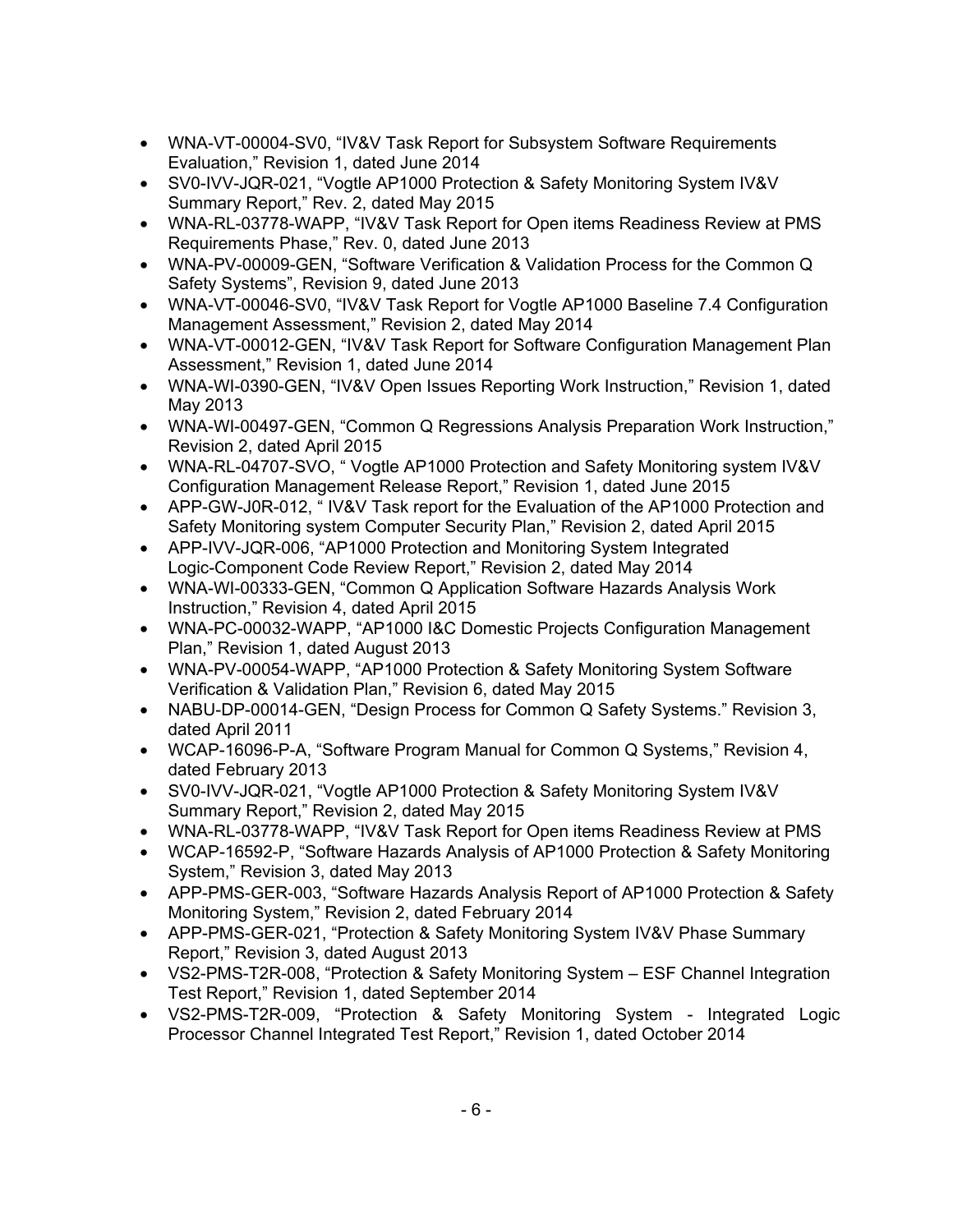# Test Plans and Reports

- APP-PMS-T5-001, "AP1000 Protection and Safety Monitoring System Test Plan," Revision 3, dated April 2013
- VS2-PMS-T2R-012," V.C Summer Unit 2 AP1000 Protection and Safety Monitoring System – System Interface and Response Time –System integration Test Report," Revision 0, dated March 27, 2015
- APP-PMS- T1D-012, "AP1000 Protection and Safety Monitoring System System Interface and Response Time – System Integration Test Data Sheets," Revision 2, dated May 23, 2014
- APP-PMS- T1D-012, "AP1000 Protection and Safety Monitoring System System Interface and Response Time – System Integration Test Data Sheets," Revision 3, dated July 25, 2014
- APP-PMS-T1P-014, "AP1000 Protection and Safety Monitoring System Integration Test Abnormal Conditions Test Procedure," Revision 1, dated September 2013
- APP-PMS-T1P-014, "AP1000 Protection and Safety Monitoring System-System Integration Test Abnormal Conditions Test Procedure," Revision 2, dated February 2015
- VS2-PMS-T1P-054, "Protection and Monitoring System Cabinet Hardware Test Regression Test Procedure," Revision 1, July 2015
- APP-PMS-T1P-012, "AP1000 Protection and Safety Monitoring System-System Integration Test for Time Response Test Procedure," Revision 1, dated June 10, 2013
- APP-ISIP- T1P-422, "CIM/AOI Functional Integration Test Procedure, " Rev. A (Draft), dated April 2015
- WNA-WI-00452-GEN, "Regression Testing Work Instruction," Revision 0, dated February 2014

# Configuration Management Release Report (CMMRs)

- WNA-RL-02578-VS2, "V.C. Summer Unit 2 AP1000 Protection and Safety Monitoring System Hardware Configuration Management Release Report," Revision 3
- WNA-RL-02578-VS2, "V.C. Summer Unit 2 AP1000 Protection and Safety Monitoring System Hardware Configuration Management Release Report," Revision 2
- WNA-PC-00005-WAPP, "AP1000 I&C Projects Configuration Management Plan," Revision 3, dated August 2013
- APP-PMS-J8R-001, "AP1000 Protection and Monitoring System Functional Design Documents Configuration Management Release Report," Revision 9, dated September 2013
- APP-PMS-J8R-004, "AP1000 Protection and Monitoring System Design Documents Configuration Management Release Report," Revision 6, dated November 2013
- WNA-RL-02532-SV3, "Vogtle Unit 3 AP1000 Protection and Monitoring System Hardware Configuration Management Release Report," Revision 2, dated February 2014
- WNA-RL-03189-SV0, "Vogtle AP1000 Protection and Monitoring System Software Documents Configuration Management Release Report," Revision 11, dated April 2014
- WNA-RL-04434-SV3, "Vogtle Unit 3 AP1000 Protection and Monitoring System Software Documents Configuration Management Release Report," Revision 2, dated August 2014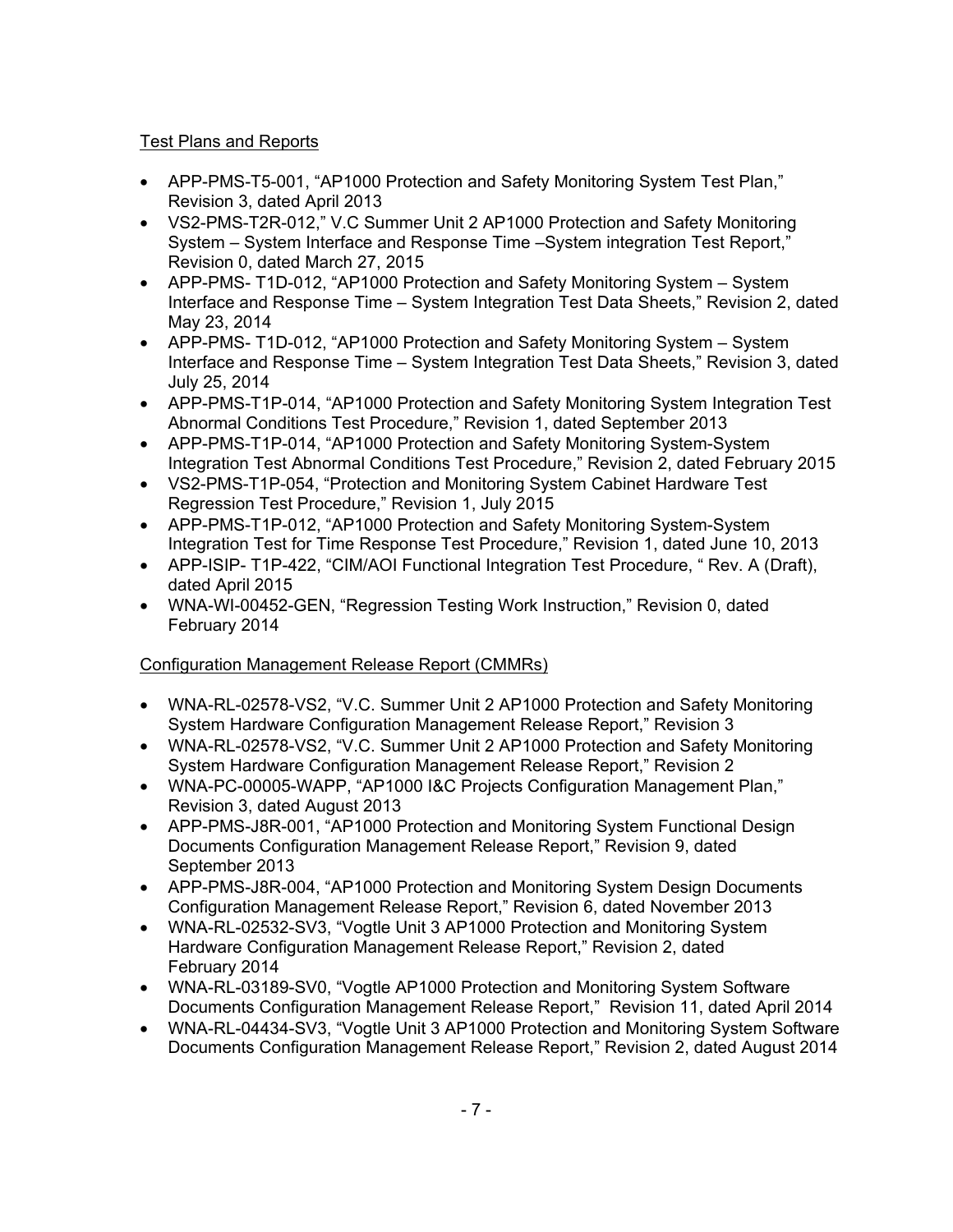• WNA-WI-00223-WAPP, "Integrated Systems Engineering Release Process Work Instruction for AP1000," Revision 0, December 2011

# Measuring and Test Equipment

- Fluke ID 30014261, calibrated March 16, 2015, calibration due March 16, 2016
- Fluke ID 30014247, calibrated April 9, 2015, calibration due March 9, 2016
- Fluke Power Quality Analyzer ID 106524, calibrated October 25, 2014, calibration due October 25, 2015

### Corrective Action Reports

- Issue ID 100313180, "July 2015 NRC ITAAC Inspection Issue- Time Response Test Document Errors," dated July 14, 2015
- Issue ID RITS25988, "PIMS-SIT-Tp012-SOE-2-BL2: Time Response is greater than the 250 msec specified in the System Specification", dated January 4, 2013
- CAPAL Issue ID 100312576, dated July 9, 2015
- CAPAL Discrete Issue 100105724 "Reusable Software Element Documentation," dated April 23, 2013
- Issue ID: 100313517, "RTM Tracing Error", dated July 17, 2015

# Drawings

- AP1000, "BPLA1\_10FCBDIAG," Revision 7.2.1 for Division A, Cabinet BCC1, Sheets 18, 32, 38, 44, 45, and 66 dated January 16, 2014
- AP1000, "BPLA1\_10FCBDIAG," Revision 7.2.1 for Division A, Cabinet BCC1, dated January 16, 2014
- APP-PMS-J1-105 "Functional Diagram Core Heat Removal Protection and Reactor Coolant Pump Trip," Rev. 7
- APP-PMS-J3-316 "Detailed Functional Diagram Overpower Delta T/Over-temperature Delta T Reactor Trip Division B," Rev. 7

### Miscellaneous Documents

- Training documented in minutes for "AP1000 PMS Software Weekly Meeting" dated October 9, 2012, for CAPAL 100215249 Activity 8000001322812
- WNA-PD-00136-GEN, "Standard Regression Analysis Strategy for Common Q Safety Systems," Rev. 0, dated April 2010
- WNA-AR-00379-WAPP, "AP1000 PMS Hardware Regression Analysis Change Report," Rev 0, dated April 2015
- WNA-AR-00363-WAPP, "AP1000 Protection and Safety Monitoring System Regression Analysis Change Report," Revision 4, dated April 2014
- WNA-RL-02393-WAPP, "PMS Software Database Release Record for AP1000 Standard Plant Divisions A, B, C, and D", Revision 6, dated, November 21, 2013
- WNA-DS-01663-GEN, "Standard Reusable Software Element Document for Q-Delta T Type Circuit," Revision 1, dated October 2010
- NA-RPS-AP1000 U.S.-13-0001, "MAF TO FUNCM", Revision 5